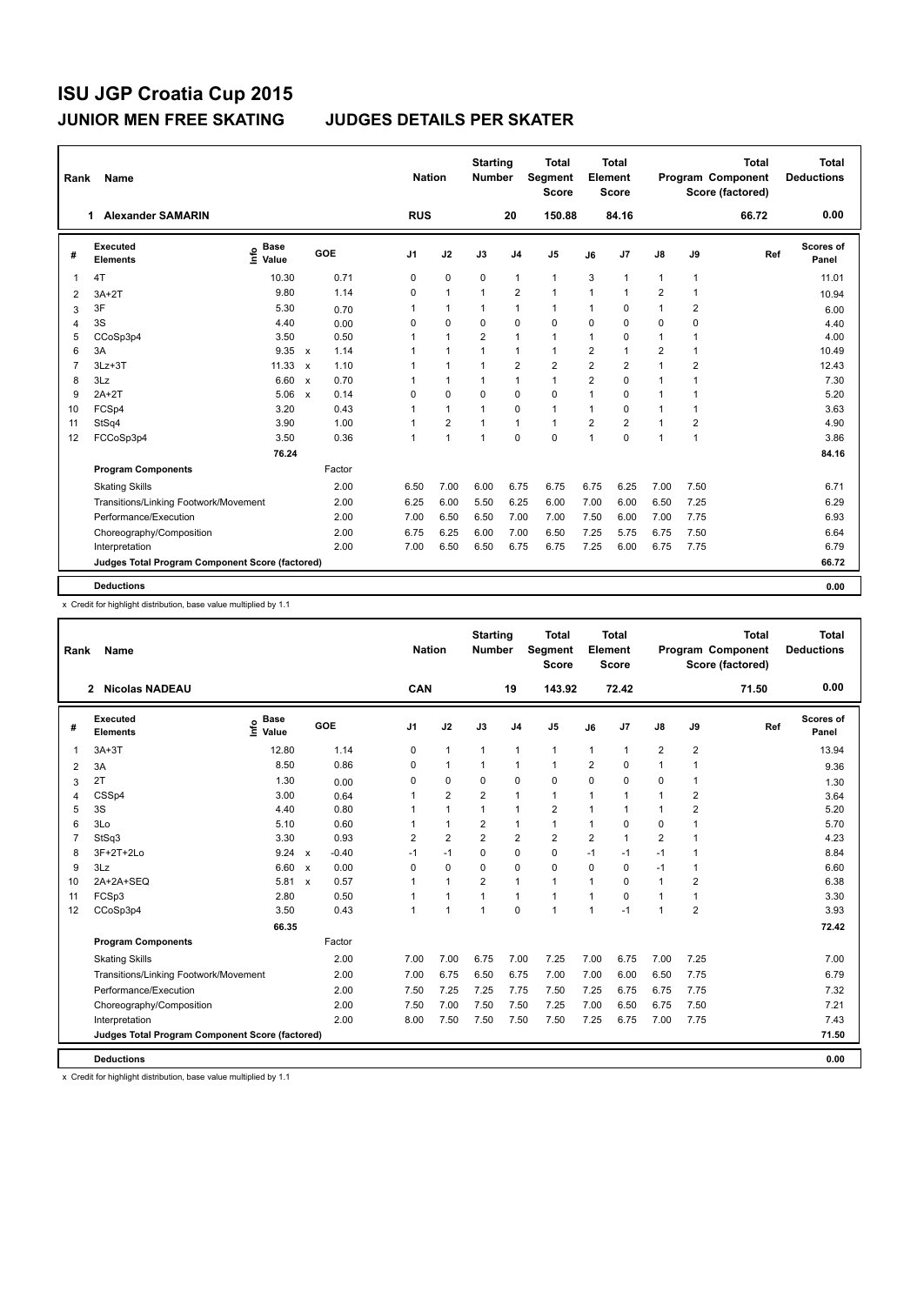| Rank           | <b>Name</b>                                     |                                  |                                      | <b>Nation</b>  |                | <b>Starting</b><br><b>Number</b> |                | <b>Total</b><br>Segment<br><b>Score</b> |                | <b>Total</b><br>Element<br><b>Score</b> |                      |                | <b>Total</b><br><b>Program Component</b><br>Score (factored) | <b>Total</b><br><b>Deductions</b> |
|----------------|-------------------------------------------------|----------------------------------|--------------------------------------|----------------|----------------|----------------------------------|----------------|-----------------------------------------|----------------|-----------------------------------------|----------------------|----------------|--------------------------------------------------------------|-----------------------------------|
|                | <b>Tomoki HIWATASHI</b><br>3                    |                                  |                                      | <b>USA</b>     |                |                                  | 21             | 131.60                                  |                | 66.56                                   |                      |                | 66.04                                                        | 1.00                              |
| #              | Executed<br><b>Elements</b>                     | <b>Base</b><br>e Base<br>⊆ Value | GOE                                  | J <sub>1</sub> | J2             | J3                               | J <sub>4</sub> | J5                                      | J6             | J <sub>7</sub>                          | J8                   | J9             | Ref                                                          | Scores of<br>Panel                |
| $\mathbf 1$    | 3A                                              | 8.50                             | $-3.00$                              | -3             | -3             | $-3$                             | $-3$           | $-3$                                    | $-3$           | $-3$                                    | $-3$                 | $-3$           |                                                              | 5.50                              |
| 2              | 3Lz                                             | 6.00                             | 0.70                                 | 1              | $\Omega$       | 2                                | 1              | $\mathbf{1}$                            | $\mathbf{1}$   | $\overline{1}$                          | $\blacktriangleleft$ | $\overline{1}$ |                                                              | 6.70                              |
| 3              | 3Lo                                             | 5.10                             | 0.20                                 | 0              | 0              | $\mathbf{1}$                     | $\mathbf 0$    | 0                                       | $\mathbf{1}$   | $\overline{1}$                          | 0                    | $-1$           |                                                              | 5.30                              |
| $\overline{4}$ | FSSp4                                           | 3.00                             | 0.50                                 | 1              | $\mathbf{1}$   | $\mathbf{1}$                     | 1              | 1                                       | $\overline{2}$ | $\overline{1}$                          | 1                    | $\overline{1}$ |                                                              | 3.50                              |
| 5              | 2A+1Lo+3S                                       | 9.02                             | 0.40<br>$\mathbf{x}$                 | $\Omega$       | 0              | $\mathbf{1}$                     | 1              | 1                                       | $\overline{1}$ | $-1$                                    | $\overline{1}$       | $\mathbf 0$    |                                                              | 9.42                              |
| 6              | $3F+3T$                                         | 10.56                            | 0.80<br>$\mathsf{x}$                 | 1              | $\mathbf{1}$   | $\mathbf{1}$                     | $\overline{2}$ | $\mathbf{1}$                            | $\overline{2}$ | $\overline{1}$                          | $\blacktriangleleft$ | $\mathbf{1}$   |                                                              | 11.36                             |
| $\overline{7}$ | $2Lz+2T$                                        | 3.74                             | $-0.09$<br>$\boldsymbol{\mathsf{x}}$ | $-1$           | 0              | 0                                | $\mathbf 0$    | $\Omega$                                | $\Omega$       | $-1$                                    | $-1$                 | 0              |                                                              | 3.65                              |
| 8              | 3F                                              | 5.83                             | 0.30<br>$\boldsymbol{\mathsf{x}}$    | 0              | 0              | 1                                | 1              | 1                                       | 1              | 0                                       | 0                    | 0              |                                                              | 6.13                              |
| 9              | FCCoSp3p4                                       | 3.50                             | 0.36                                 | 1              | $\mathbf{1}$   | $\mathbf{1}$                     | 1              | 1                                       | 1              | $\mathbf 0$                             | 0                    | $\mathbf 0$    |                                                              | 3.86                              |
| 10             | StSq3                                           | 3.30                             | 0.93                                 | $\overline{2}$ | $\overline{2}$ | $\mathbf{1}$                     | $\overline{2}$ | $\overline{2}$                          | $\overline{2}$ | $\overline{2}$                          | $\overline{1}$       | $\overline{2}$ |                                                              | 4.23                              |
| 11             | 2A                                              | 3.63                             | 0.21<br>$\mathbf{x}$                 | 1              | 0              | $\mathbf{1}$                     | 1              | 0                                       | $\overline{1}$ | $\Omega$                                | $\mathbf 0$          | $\Omega$       |                                                              | 3.84                              |
| 12             | CCoSp3p2                                        | 2.50                             | 0.57                                 | $\mathbf{1}$   | $\mathbf{1}$   | 0                                | $\overline{2}$ | $\overline{2}$                          | $\overline{1}$ | $\overline{1}$                          | $\overline{1}$       | $\overline{1}$ |                                                              | 3.07                              |
|                |                                                 | 64.68                            |                                      |                |                |                                  |                |                                         |                |                                         |                      |                |                                                              | 66.56                             |
|                | <b>Program Components</b>                       |                                  | Factor                               |                |                |                                  |                |                                         |                |                                         |                      |                |                                                              |                                   |
|                | <b>Skating Skills</b>                           |                                  | 2.00                                 | 6.50           | 6.50           | 6.50                             | 6.50           | 6.50                                    | 6.50           | 6.75                                    | 6.00                 | 6.25           |                                                              | 6.46                              |
|                | Transitions/Linking Footwork/Movement           |                                  | 2.00                                 | 6.25           | 6.50           | 6.25                             | 6.75           | 6.50                                    | 6.25           | 6.50                                    | 6.50                 | 6.75           |                                                              | 6.46                              |
|                | Performance/Execution                           |                                  | 2.00                                 | 7.00           | 6.75           | 6.50                             | 7.25           | 7.00                                    | 6.50           | 6.00                                    | 5.50                 | 6.75           |                                                              | 6.64                              |
|                | Choreography/Composition                        |                                  | 2.00                                 | 7.00           | 6.75           | 6.50                             | 7.25           | 6.75                                    | 6.75           | 6.75                                    | 6.00                 | 6.50           |                                                              | 6.71                              |
|                | Interpretation                                  |                                  | 2.00                                 | 6.75           | 7.25           | 6.25                             | 7.00           | 7.00                                    | 6.75           | 6.50                                    | 5.00                 | 7.00           |                                                              | 6.75                              |
|                | Judges Total Program Component Score (factored) |                                  |                                      |                |                |                                  |                |                                         |                |                                         |                      |                |                                                              | 66.04                             |
|                | <b>Deductions</b>                               |                                  | $-1.00$<br>Falls:                    |                |                |                                  |                |                                         |                |                                         |                      |                |                                                              | $-1.00$                           |

x Credit for highlight distribution, base value multiplied by 1.1

| Rank           | <b>Name</b>                                     |                                  |              |         | <b>Nation</b>  |                | <b>Starting</b><br><b>Number</b> |                | <b>Total</b><br>Segment<br><b>Score</b> |                | Total<br>Element<br><b>Score</b> |                |              | <b>Total</b><br>Program Component<br>Score (factored) | <b>Total</b><br><b>Deductions</b> |
|----------------|-------------------------------------------------|----------------------------------|--------------|---------|----------------|----------------|----------------------------------|----------------|-----------------------------------------|----------------|----------------------------------|----------------|--------------|-------------------------------------------------------|-----------------------------------|
|                | 4 Koshiro SHIMADA                               |                                  |              |         | <b>JPN</b>     |                |                                  | 15             | 122.69                                  |                | 64.33                            |                |              | 58.36                                                 | 0.00                              |
| #              | Executed<br><b>Elements</b>                     | <b>Base</b><br>e Base<br>E Value |              | GOE     | J <sub>1</sub> | J2             | J3                               | J <sub>4</sub> | J <sub>5</sub>                          | J6             | J7                               | $\mathsf{J}8$  | J9           | Ref                                                   | Scores of<br>Panel                |
| $\mathbf{1}$   | $3Lz + 2T$                                      | 7.30                             |              | 0.40    | 0              | $\mathbf 0$    | 0                                | $\overline{2}$ | $\mathbf{1}$                            | $\mathbf{1}$   | $\overline{1}$                   | 0              | 1            |                                                       | 7.70                              |
| 2              | 2A                                              | 3.30                             |              | 0.50    | $\mathbf{1}$   | $\overline{1}$ | $\mathbf{1}$                     | $\overline{2}$ | $\mathbf{1}$                            | $\mathbf{1}$   | $\overline{1}$                   | $\mathbf{1}$   | 0            |                                                       | 3.80                              |
| 3              | 3Lo                                             | 5.10                             |              | 0.30    | 0              | $\mathbf 0$    | $\Omega$                         | $\mathbf 0$    | $\mathbf{1}$                            | $\mathbf{1}$   | $\Omega$                         | $\mathbf{1}$   | 1            |                                                       | 5.40                              |
| $\overline{4}$ | CSSp4                                           | 3.00                             |              | 0.50    | 1              | $\mathbf{1}$   | $\overline{1}$                   | $\overline{1}$ | $\mathbf{1}$                            | 1              | $\overline{1}$                   | 0              | 1            |                                                       | 3.50                              |
| 5              | StSq3                                           | 3.30                             |              | 0.79    | 2              | $\overline{2}$ | $\overline{1}$                   | $\overline{1}$ | $\mathbf{1}$                            | $\overline{2}$ | $\overline{1}$                   | $\overline{2}$ | 2            |                                                       | 4.09                              |
| 6              | FCSp4                                           | 3.20                             |              | 0.29    | 1              | $\mathbf 0$    | 1                                | $\overline{1}$ | $\mathbf 0$                             | $\overline{1}$ | 0                                | $\mathbf{1}$   | 0            |                                                       | 3.49                              |
| $\overline{7}$ | 3F                                              | 5.83                             | $\mathsf{x}$ | $-0.40$ | 0              | $-1$           | 0                                | $-1$           | $\mathbf 0$                             | 1              | $-1$                             | $-1$           | $-1$         |                                                       | 5.43                              |
| 8              | $2A+3T$                                         | 8.36                             | $\mathsf{x}$ | 0.60    | 1              | $\mathbf 0$    | $\overline{1}$                   | $\overline{1}$ | $\mathbf{1}$                            | $\overline{2}$ | $\overline{2}$                   | $\mathbf 0$    | 0            |                                                       | 8.96                              |
| 9              | 3Lz                                             | 6.60                             | $\mathbf{x}$ | 0.40    | 1              | $\Omega$       | $\Omega$                         | $\mathbf{1}$   | $\mathbf{1}$                            | $\overline{1}$ | $\Omega$                         | $\Omega$       | $\mathbf{1}$ |                                                       | 7.00                              |
| 10             | $3S+2T$                                         | 6.27                             | $\mathbf{x}$ | 0.10    | 0              | $\Omega$       | $\Omega$                         | 0              | $\mathbf{1}$                            | $\overline{1}$ | $\Omega$                         | $\Omega$       | 0            |                                                       | 6.37                              |
| 11             | 3T                                              | 4.73                             | $\mathsf{x}$ | 0.00    | 0              | $\mathbf 0$    | 1                                | $\mathbf 0$    | $\mathbf 0$                             | $\mathbf 0$    | $\Omega$                         | 0              | 0            |                                                       | 4.73                              |
| 12             | CCoSp3p4                                        | 3.50                             |              | 0.36    | 1              | $\Omega$       | 1                                | $\overline{1}$ | $\overline{1}$                          | $\overline{1}$ | $\Omega$                         | $\mathbf 0$    | $\mathbf 1$  |                                                       | 3.86                              |
|                |                                                 | 60.49                            |              |         |                |                |                                  |                |                                         |                |                                  |                |              |                                                       | 64.33                             |
|                | <b>Program Components</b>                       |                                  |              | Factor  |                |                |                                  |                |                                         |                |                                  |                |              |                                                       |                                   |
|                | <b>Skating Skills</b>                           |                                  |              | 2.00    | 6.25           | 5.50           | 5.50                             | 5.50           | 5.50                                    | 5.75           | 6.00                             | 5.75           | 5.50         |                                                       | 5.64                              |
|                | Transitions/Linking Footwork/Movement           |                                  |              | 2.00    | 6.50           | 5.25           | 5.25                             | 5.25           | 5.50                                    | 5.75           | 5.00                             | 6.00           | 6.00         |                                                       | 5.57                              |
|                | Performance/Execution                           |                                  |              | 2.00    | 6.50           | 5.50           | 5.75                             | 6.50           | 6.00                                    | 6.00           | 5.75                             | 6.25           | 5.75         |                                                       | 6.00                              |
|                | Choreography/Composition                        |                                  |              | 2.00    | 7.00           | 5.50           | 5.75                             | 6.25           | 6.00                                    | 6.00           | 5.50                             | 6.00           | 5.50         |                                                       | 5.86                              |
|                | Interpretation                                  |                                  |              | 2.00    | 7.00           | 5.75           | 5.75                             | 6.50           | 6.25                                    | 6.25           | 5.50                             | 6.25           | 6.00         |                                                       | 6.11                              |
|                | Judges Total Program Component Score (factored) |                                  |              |         |                |                |                                  |                |                                         |                |                                  |                |              |                                                       | 58.36                             |
|                | <b>Deductions</b>                               |                                  |              |         |                |                |                                  |                |                                         |                |                                  |                |              |                                                       | 0.00                              |

x Credit for highlight distribution, base value multiplied by 1.1 ! Not clear edge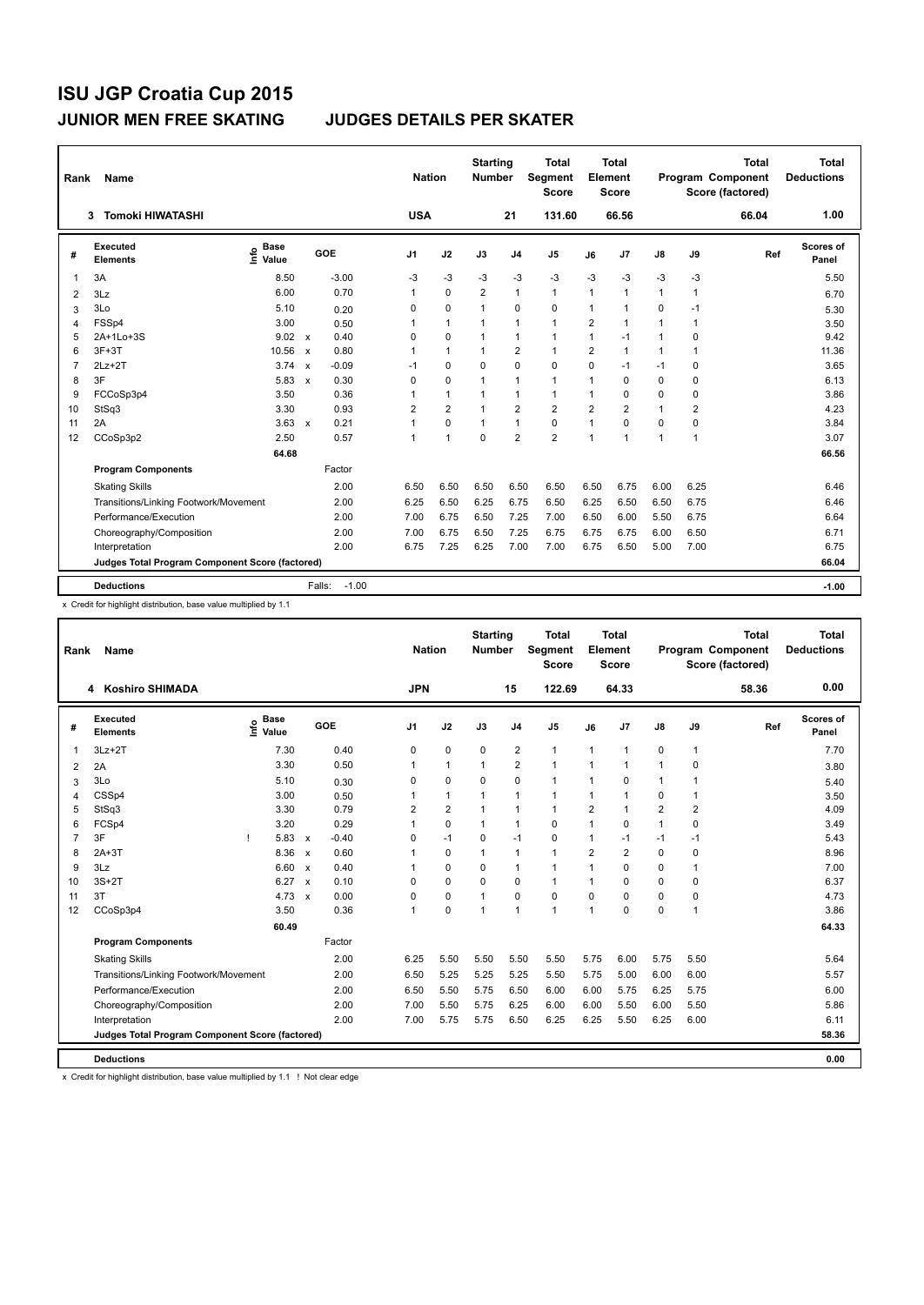| Rank           | Name                                            |            |                      |                           |                   |                | <b>Nation</b> |              | <b>Starting</b><br><b>Number</b> |                | <b>Total</b><br><b>Segment</b><br><b>Score</b> |                | <b>Total</b><br>Element<br><b>Score</b> |               |             | <b>Total</b><br><b>Program Component</b><br>Score (factored) | Total<br><b>Deductions</b> |
|----------------|-------------------------------------------------|------------|----------------------|---------------------------|-------------------|----------------|---------------|--------------|----------------------------------|----------------|------------------------------------------------|----------------|-----------------------------------------|---------------|-------------|--------------------------------------------------------------|----------------------------|
|                | 5 He ZHANG                                      |            |                      |                           |                   |                | <b>CHN</b>    |              |                                  | 23             | 118.94                                         |                | 59.58                                   |               |             | 61.36                                                        | 2.00                       |
| #              | Executed<br><b>Elements</b>                     | lnfo       | <b>Base</b><br>Value |                           | GOE               | J <sub>1</sub> |               | J2           | J3                               | J <sub>4</sub> | J <sub>5</sub>                                 | J6             | J7                                      | $\mathsf{J}8$ | J9          | Ref                                                          | <b>Scores of</b><br>Panel  |
| 1              | 3A                                              |            | 8.50                 |                           | $-1.00$           | $-1$           |               | $-1$         | $-1$                             | $-1$           | $-1$                                           | 1              | $-1$                                    | $-1$          | $-1$        |                                                              | 7.50                       |
| 2              | 4S<                                             | $\prec$    | 8.10                 |                           | $-4.00$           | -3             |               | $-3$         | $-3$                             | $-3$           | $-3$                                           | $-3$           | $-3$                                    | $-3$          | $-3$        |                                                              | 4.10                       |
| 3              | $3Lz + 2T$                                      |            | 7.30                 |                           | 0.60              | 1              |               | $\mathbf 0$  | 1                                | $\mathbf{1}$   | $\mathbf 0$                                    | $\overline{2}$ | 1                                       | $\mathbf{1}$  | 1           |                                                              | 7.90                       |
| 4              | FSSp3                                           |            | 2.60                 |                           | 0.50              | 2              |               | $\Omega$     | 1                                | $\mathbf{1}$   | $\mathbf{1}$                                   | $\overline{2}$ | $\Omega$                                | $\mathbf{1}$  | 1           |                                                              | 3.10                       |
| 5              | StSq3                                           |            | 3.30                 |                           | 0.57              | $\mathbf{1}$   |               | $\mathbf{1}$ | $\mathbf{1}$                     | $\overline{2}$ | $\mathbf{1}$                                   | $\overline{2}$ | 1                                       | $\mathbf{1}$  | $\Omega$    |                                                              | 3.87                       |
| 6              | $3F+3T$                                         |            | 10.56                | $\mathsf{x}$              | $-0.20$           | $-1$           |               | $-1$         | 0                                | $\mathbf 0$    | 0                                              | 1              | 0                                       | $-1$          | 0           |                                                              | 10.36                      |
| $\overline{7}$ | 3Lo                                             |            | 5.61                 | $\mathsf{x}$              | 0.60              | 1              |               | $\mathbf 0$  | $\mathbf{1}$                     | $\mathbf{1}$   | $\mathbf{1}$                                   | 1              | 1                                       | 0             | 1           |                                                              | 6.21                       |
| 8              | 3F<                                             | $\epsilon$ | 4.07                 | $\boldsymbol{\mathsf{x}}$ | $-2.10$           | $-3$           |               | -3           | $-3$                             | $-3$           | $-3$                                           | $-3$           | $-3$                                    | $-3$          | $-3$        |                                                              | 1.97                       |
| 9              | 3Lz                                             |            | 6.60                 | $\boldsymbol{\mathsf{x}}$ | 0.60              | 1              |               | $\mathbf 0$  | $\overline{2}$                   | $\mathbf{1}$   | $\mathbf{1}$                                   | $\overline{2}$ | $\Omega$                                | $\mathbf{1}$  | 0           |                                                              | 7.20                       |
| 10             | CCSp4                                           |            | 3.20                 |                           | 0.00              | $\Omega$       |               | $\Omega$     | 0                                | 0              | $\mathbf 0$                                    | 0              | $\Omega$                                | 0             | $-1$        |                                                              | 3.20                       |
| 11             | 1A                                              |            | 1.21                 | $\mathsf{x}$              | 0.00              | 0              |               | $\mathbf 0$  | 0                                | $\mathbf 0$    | 0                                              | 0              | 0                                       | 0             | $\mathbf 0$ |                                                              | 1.21                       |
| 12             | CCoSp3p3                                        |            | 3.00                 |                           | $-0.04$           | $-1$           |               | $\Omega$     | $\Omega$                         | $\Omega$       | $\Omega$                                       | 0              | 0                                       | $-1$          | $\Omega$    |                                                              | 2.96                       |
|                |                                                 |            | 64.05                |                           |                   |                |               |              |                                  |                |                                                |                |                                         |               |             |                                                              | 59.58                      |
|                | <b>Program Components</b>                       |            |                      |                           | Factor            |                |               |              |                                  |                |                                                |                |                                         |               |             |                                                              |                            |
|                | <b>Skating Skills</b>                           |            |                      |                           | 2.00              | 6.75           |               | 6.50         | 6.00                             | 6.75           | 6.25                                           | 6.75           | 6.00                                    | 6.00          | 6.00        |                                                              | 6.32                       |
|                | Transitions/Linking Footwork/Movement           |            |                      |                           | 2.00              | 6.50           |               | 6.25         | 5.50                             | 6.50           | 5.25                                           | 6.75           | 5.25                                    | 6.25          | 5.75        |                                                              | 6.00                       |
|                | Performance/Execution                           |            |                      |                           | 2.00              | 6.00           |               | 6.00         | 5.75                             | 6.75           | 6.00                                           | 7.00           | 5.25                                    | 5.75          | 6.00        |                                                              | 6.04                       |
|                | Choreography/Composition                        |            |                      |                           | 2.00              | 7.00           |               | 6.00         | 6.25                             | 6.25           | 5.75                                           | 7.25           | 5.50                                    | 6.00          | 5.75        |                                                              | 6.14                       |
|                | Interpretation                                  |            |                      |                           | 2.00              | 6.50           |               | 6.25         | 6.00                             | 6.75           | 6.00                                           | 7.00           | 5.25                                    | 5.75          | 6.00        |                                                              | 6.18                       |
|                | Judges Total Program Component Score (factored) |            |                      |                           |                   |                |               |              |                                  |                |                                                |                |                                         |               |             |                                                              | 61.36                      |
|                | <b>Deductions</b>                               |            |                      |                           | $-2.00$<br>Falls: |                |               |              |                                  |                |                                                |                |                                         |               |             |                                                              | $-2.00$                    |

< Under-rotated jump x Credit for highlight distribution, base value multiplied by 1.1

| Rank           | Name                                            |                                  |              |         |                | <b>Nation</b>  | <b>Starting</b><br><b>Number</b> |                | <b>Total</b><br>Segment<br><b>Score</b> |                | <b>Total</b><br>Element<br><b>Score</b> |                |              | <b>Total</b><br>Program Component<br>Score (factored) | <b>Total</b><br><b>Deductions</b> |
|----------------|-------------------------------------------------|----------------------------------|--------------|---------|----------------|----------------|----------------------------------|----------------|-----------------------------------------|----------------|-----------------------------------------|----------------|--------------|-------------------------------------------------------|-----------------------------------|
|                | <b>Daichi MIYATA</b><br>6                       |                                  |              |         | <b>JPN</b>     |                |                                  | 22             | 115.78                                  |                | 54.20                                   |                |              | 61.58                                                 | 0.00                              |
| #              | Executed<br><b>Elements</b>                     | <b>Base</b><br>e Base<br>E Value |              | GOE     | J <sub>1</sub> | J2             | J3                               | J <sub>4</sub> | J5                                      | J6             | J7                                      | J8             | J9           | Ref                                                   | Scores of<br>Panel                |
| 1              | $3Lz + 2T$                                      | 7.30                             |              | 0.20    | 0              | $\pmb{0}$      | $\mathbf{1}$                     | $\mathbf{1}$   | 0                                       | 0              | 0                                       | $\pmb{0}$      | $\mathbf{1}$ |                                                       | 7.50                              |
| 2              | Ţ<br>$3F+2T$                                    | 6.60                             |              | $-0.70$ | $-1$           | $-1$           | $-1$                             | $-1$           | $-1$                                    | 0              | $-1$                                    | $-1$           | $-1$         |                                                       | 5.90                              |
| 3              | 2Lo                                             | 1.80                             |              | $-0.04$ | $-1$           | $\mathbf 0$    | 0                                | $\mathbf 0$    | 0                                       | 0              | $-1$                                    | $\mathbf 0$    | 0            |                                                       | 1.76                              |
| 4              | CSSp4                                           | 3.00                             |              | 0.71    | 1              | $\overline{2}$ | $\overline{2}$                   | $\mathbf{1}$   | $\mathbf{1}$                            | $\overline{2}$ | $\overline{2}$                          | $\mathbf{1}$   | 1            |                                                       | 3.71                              |
| 5              | 2A+1Lo+2S                                       | 5.10                             |              | 0.07    | 0              | $\mathbf 0$    | $\mathbf{1}$                     | $\mathbf 0$    | 0                                       | 1              | $\mathbf 0$                             | 0              | 0            |                                                       | 5.17                              |
| 6              | FCSp2                                           | 2.30                             |              | 0.14    | 0              | $\mathbf 0$    | $\overline{2}$                   | $\mathbf 0$    | 0                                       | 1              | $\Omega$                                | 0              | 1            |                                                       | 2.44                              |
| $\overline{7}$ | 3Lz                                             | 6.60                             | $\mathsf{x}$ | 0.40    |                | 0              | 1                                | $\mathbf{1}$   | 0                                       | 1              | $\Omega$                                | $\mathbf{1}$   | 0            |                                                       | 7.00                              |
| 8              | 3S                                              | 4.84                             | $\mathsf{x}$ | 0.30    |                | $\pmb{0}$      | $\mathbf 0$                      | $\mathbf{1}$   | $\mathbf{1}$                            | $\mathbf 0$    | 0                                       | $\mathbf{1}$   | 0            |                                                       | 5.14                              |
| 9              | 3F<br>т                                         | 5.83                             | $\mathsf{x}$ | $-0.70$ | $-1$           | $-2$           | $-1$                             | $-1$           | $-1$                                    | $-1$           | $-1$                                    | $-1$           | $-1$         |                                                       | 5.13                              |
| 10             | 2A                                              | 3.63                             | $\mathsf{x}$ | 0.29    | 1              | $\mathbf 0$    | $\mathbf{1}$                     | $\mathbf{1}$   | $\mathbf{1}$                            | $\mathbf{1}$   | $\Omega$                                | $\mathbf 0$    | 0            |                                                       | 3.92                              |
| 11             | StSq2                                           | 2.60                             |              | 0.43    | $\mathbf{1}$   | $\mathbf 0$    | $\mathbf{1}$                     | $\mathbf{1}$   | 0                                       | $\mathbf{1}$   | 1                                       | $\overline{2}$ | $\mathbf{1}$ |                                                       | 3.03                              |
| 12             | CCoSp3p3                                        | 3.00                             |              | 0.50    | 1              | $\overline{1}$ | 1                                | $\mathbf{1}$   | $\mathbf{1}$                            | $\overline{2}$ | 1                                       | $\mathbf{1}$   | $\Omega$     |                                                       | 3.50                              |
|                |                                                 | 52.60                            |              |         |                |                |                                  |                |                                         |                |                                         |                |              |                                                       | 54.20                             |
|                | <b>Program Components</b>                       |                                  |              | Factor  |                |                |                                  |                |                                         |                |                                         |                |              |                                                       |                                   |
|                | <b>Skating Skills</b>                           |                                  |              | 2.00    | 6.00           | 6.50           | 5.75                             | 7.00           | 6.00                                    | 6.75           | 6.75                                    | 6.25           | 6.25         |                                                       | 6.36                              |
|                | Transitions/Linking Footwork/Movement           |                                  |              | 2.00    | 5.75           | 5.75           | 5.50                             | 6.75           | 5.25                                    | 6.50           | 6.00                                    | 6.00           | 6.00         |                                                       | 5.93                              |
|                | Performance/Execution                           |                                  |              | 2.00    | 6.00           | 6.00           | 6.00                             | 6.25           | 6.00                                    | 6.50           | 6.00                                    | 6.25           | 6.50         |                                                       | 6.14                              |
|                | Choreography/Composition                        |                                  |              | 2.00    | 6.25           | 6.25           | 6.00                             | 6.50           | 5.75                                    | 6.75           | 6.00                                    | 6.00           | 6.25         |                                                       | 6.18                              |
|                | Interpretation                                  |                                  |              | 2.00    | 6.00           | 6.25           | 6.25                             | 6.50           | 5.75                                    | 6.50           | 5.75                                    | 6.00           | 6.50         |                                                       | 6.18                              |
|                | Judges Total Program Component Score (factored) |                                  |              |         |                |                |                                  |                |                                         |                |                                         |                |              |                                                       | 61.58                             |
|                | <b>Deductions</b>                               |                                  |              |         |                |                |                                  |                |                                         |                |                                         |                |              |                                                       | 0.00                              |

x Credit for highlight distribution, base value multiplied by 1.1 ! Not clear edge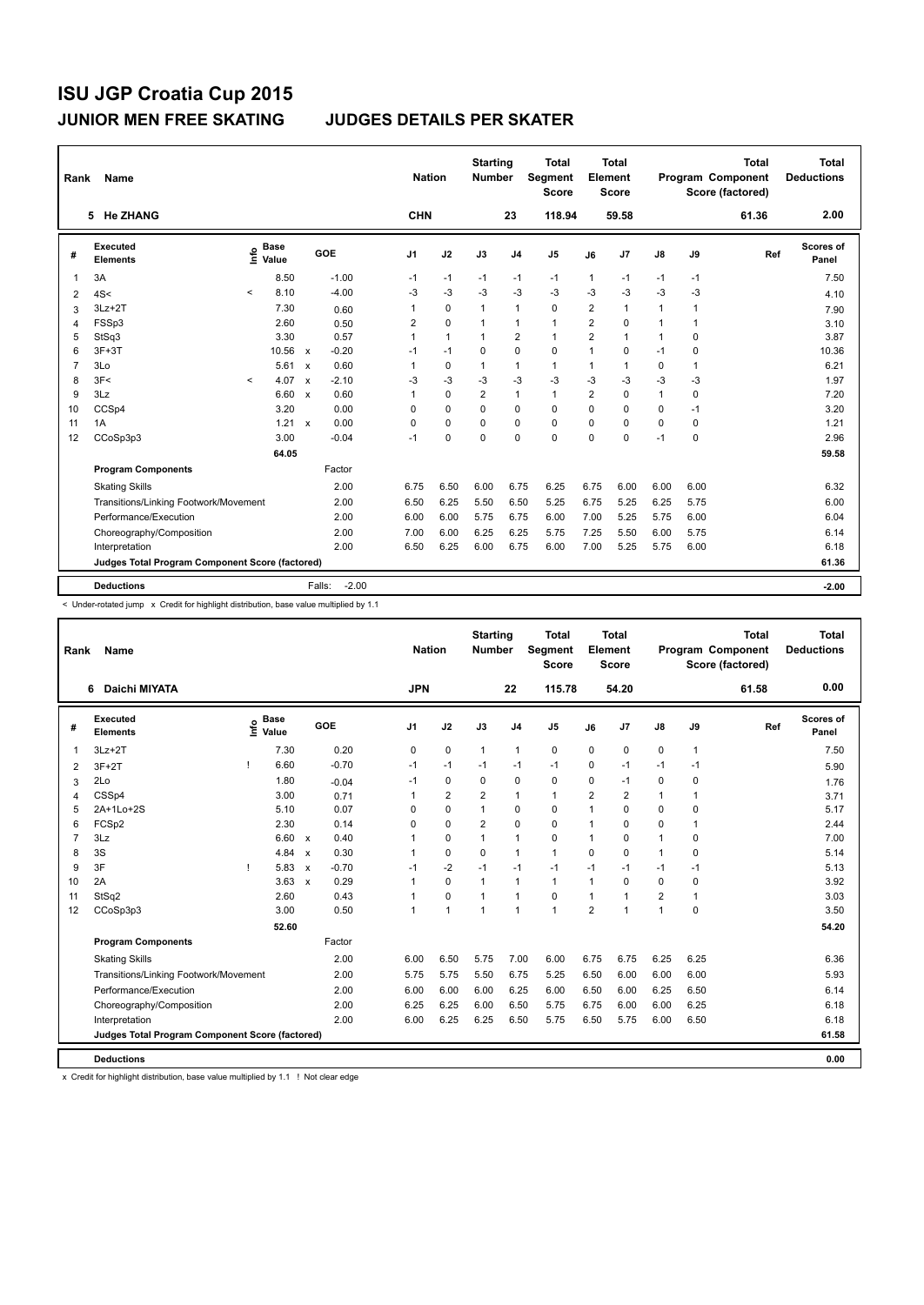| Rank           | Name                                            |         |                      |                           |                   | <b>Nation</b>  |                | <b>Starting</b><br><b>Number</b> |                | <b>Total</b><br><b>Segment</b><br><b>Score</b> |                | <b>Total</b><br>Element<br><b>Score</b> |                |              | <b>Total</b><br><b>Program Component</b><br>Score (factored) | <b>Total</b><br><b>Deductions</b> |
|----------------|-------------------------------------------------|---------|----------------------|---------------------------|-------------------|----------------|----------------|----------------------------------|----------------|------------------------------------------------|----------------|-----------------------------------------|----------------|--------------|--------------------------------------------------------------|-----------------------------------|
|                | 7 Tony LU                                       |         |                      |                           |                   | <b>USA</b>     |                |                                  | 17             | 108.64                                         |                | 56.42                                   |                |              | 53.22                                                        | 1.00                              |
| #              | Executed<br><b>Elements</b>                     | lnfo    | <b>Base</b><br>Value |                           | GOE               | J <sub>1</sub> | J2             | J3                               | J <sub>4</sub> | J <sub>5</sub>                                 | J6             | J7                                      | $\mathsf{J}8$  | J9           | Ref                                                          | Scores of<br>Panel                |
| 1              | 3A                                              |         | 8.50                 |                           | $-2.00$           | $-2$           | $-2$           | $-2$                             | $-2$           | $-3$                                           | $-2$           | $-1$                                    | $-2$           | $-2$         |                                                              | 6.50                              |
| $\overline{2}$ | $3A+2T$                                         |         | 9.80                 |                           | 1.29              | 1              | $\mathbf{1}$   | 0                                | $\overline{2}$ | $\mathbf{1}$                                   | $\overline{2}$ | $\mathbf{1}$                            | $\overline{2}$ | $\mathbf{1}$ |                                                              | 11.09                             |
| 3              | 3Lz                                             |         | 6.00                 |                           | $-2.00$           | -3             | $-3$           | $-3$                             | $-3$           | $-2$                                           | $-3$           | $-3$                                    | $-3$           | $-2$         |                                                              | 4.00                              |
| 4              | 3Lo                                             |         | 5.10                 |                           | 0.00              | 0              | $\mathbf 0$    | 0                                | 0              | $\mathbf 0$                                    | 0              | 0                                       | $-1$           | 0            |                                                              | 5.10                              |
| 5              | FCCoSp3p3                                       |         | 3.00                 |                           | 0.21              | 0              | $\mathbf{1}$   | 1                                | 1              | $\mathbf{1}$                                   | 0              | 0                                       | 0              | 0            |                                                              | 3.21                              |
| 6              | $3F+2T$                                         |         | 7.26                 | $\mathsf{x}$              | $-0.40$           | $-1$           | $\mathbf 0$    | $-1$                             | 0              | $\mathbf 0$                                    | 0              | $-1$                                    | $-1$           | $-1$         |                                                              | 6.86                              |
| $\overline{7}$ | 3F                                              |         | 5.83                 | $\boldsymbol{\mathsf{x}}$ | $-0.50$           | $-1$           | $-1$           | $-1$                             | $\mathbf{1}$   | 0                                              | $-1$           | 0                                       | $-1$           | $-1$         |                                                              | 5.33                              |
| 8              | 3S                                              |         | 4.84                 | $\mathsf{x}$              | 0.00              | $\Omega$       | $\mathbf 0$    | $\Omega$                         | $-1$           | $\mathbf 0$                                    | $\Omega$       | $\Omega$                                | 0              | $\Omega$     |                                                              | 4.84                              |
| 9              | $2T^*$                                          | $\star$ | 0.00                 | $\mathsf{x}$              | 0.00              |                |                |                                  | ٠              |                                                |                |                                         |                |              |                                                              | 0.00                              |
| 10             | FSSp3                                           |         | 2.60                 |                           | 0.36              | 0              | $\mathbf{1}$   | $\mathbf{1}$                     | $\mathbf{1}$   | $\mathbf 0$                                    | 1              | 1                                       | $\mathbf{1}$   | $\mathbf 0$  |                                                              | 2.96                              |
| 11             | CCoSp3p3                                        |         | 3.00                 |                           | 0.43              | 1              | $\mathbf{1}$   | $\mathbf{1}$                     | $\mathbf{1}$   | $\mathbf{1}$                                   | 1              | $\mathbf 0$                             | $\mathbf 0$    | 1            |                                                              | 3.43                              |
| 12             | StSq2                                           |         | 2.60                 |                           | 0.50              | 1              | $\overline{2}$ | $\mathbf{1}$                     | $\overline{1}$ | $\mathbf{1}$                                   | $\mathbf{1}$   | 1                                       | $\mathbf{1}$   | 1            |                                                              | 3.10                              |
|                |                                                 |         | 58.53                |                           |                   |                |                |                                  |                |                                                |                |                                         |                |              |                                                              | 56.42                             |
|                | <b>Program Components</b>                       |         |                      |                           | Factor            |                |                |                                  |                |                                                |                |                                         |                |              |                                                              |                                   |
|                | <b>Skating Skills</b>                           |         |                      |                           | 2.00              | 6.00           | 6.50           | 5.50                             | 6.25           | 5.50                                           | 5.75           | 5.75                                    | 5.50           | 5.50         |                                                              | 5.75                              |
|                | Transitions/Linking Footwork/Movement           |         |                      |                           | 2.00              | 5.50           | 6.00           | 5.00                             | 5.00           | 5.00                                           | 5.50           | 4.25                                    | 4.50           | 4.75         |                                                              | 5.04                              |
|                | Performance/Execution                           |         |                      |                           | 2.00              | 5.75           | 6.00           | 5.25                             | 4.50           | 5.50                                           | 5.50           | 4.25                                    | 5.00           | 5.25         |                                                              | 5.25                              |
|                | Choreography/Composition                        |         |                      |                           | 2.00              | 6.25           | 6.25           | 5.50                             | 4.75           | 5.25                                           | 5.75           | 4.25                                    | 5.25           | 5.00         |                                                              | 5.39                              |
|                | Interpretation                                  |         |                      |                           | 2.00              | 5.50           | 6.25           | 5.25                             | 4.75           | 5.50                                           | 5.50           | 4.50                                    | 4.50           | 5.25         |                                                              | 5.18                              |
|                | Judges Total Program Component Score (factored) |         |                      |                           |                   |                |                |                                  |                |                                                |                |                                         |                |              |                                                              | 53.22                             |
|                |                                                 |         |                      |                           |                   |                |                |                                  |                |                                                |                |                                         |                |              |                                                              |                                   |
|                | <b>Deductions</b>                               |         |                      |                           | $-1.00$<br>Falls: |                |                |                                  |                |                                                |                |                                         |                |              |                                                              | $-1.00$                           |

\* Invalid element x Credit for highlight distribution, base value multiplied by 1.1 ! Not clear edge

| Rank           | Name                                            |                     |                                  |              |         | <b>Nation</b> |             | <b>Starting</b><br><b>Number</b> |                | <b>Total</b><br>Segment<br><b>Score</b> |      | <b>Total</b><br>Element<br><b>Score</b> |              |             | <b>Total</b><br>Program Component<br>Score (factored) | <b>Total</b><br><b>Deductions</b> |
|----------------|-------------------------------------------------|---------------------|----------------------------------|--------------|---------|---------------|-------------|----------------------------------|----------------|-----------------------------------------|------|-----------------------------------------|--------------|-------------|-------------------------------------------------------|-----------------------------------|
|                | Si Hyeong LEE<br>8                              |                     |                                  |              |         | <b>KOR</b>    |             |                                  | 24             | 105.52                                  |      | 50.26                                   |              |             | 55.26                                                 | 0.00                              |
| #              | Executed<br><b>Elements</b>                     |                     | <b>Base</b><br>e Base<br>⊆ Value |              | GOE     | J1            | J2          | J3                               | J <sub>4</sub> | J <sub>5</sub>                          | J6   | J7                                      | J8           | J9          | Ref                                                   | Scores of<br>Panel                |
| 1              | $3Lz + 3T$                                      |                     | 10.30                            |              | 0.10    | 0             | $\pmb{0}$   | $\mathbf 0$                      | $\pmb{0}$      | $\pmb{0}$                               | 2    | 1                                       | 0            | $-1$        |                                                       | 10.40                             |
| $\overline{2}$ | 3F                                              |                     | 5.30                             |              | 0.00    | 0             | $\mathbf 0$ | $\Omega$                         | $\mathbf 0$    | 0                                       | 1    | 0                                       | 0            | $-1$        |                                                       | 5.30                              |
| 3              | 3Lo                                             |                     | 5.10                             |              | $-0.80$ | $-1$          | $-1$        | $-1$                             | $-1$           | $-1$                                    | $-1$ | $-2$                                    | $-1$         | $-2$        |                                                       | 4.30                              |
| 4              | CCoSp3p3                                        |                     | 3.00                             |              | 0.10    | $-1$          | $\mathbf 0$ | $\mathbf{1}$                     | $-1$           | $\mathbf 0$                             | 1    | $\mathbf 0$                             | $\mathbf{1}$ | 0           |                                                       | 3.10                              |
| 5              | 2A                                              |                     | 3.63                             | $\mathsf{x}$ | 0.00    | 0             | 0           | 0                                | 0              | 0                                       | 0    | $-1$                                    | 1            | 0           |                                                       | 3.63                              |
| 6              | 3Lz<<                                           | <<                  | $2.31 \times$                    |              | $-0.81$ | $-3$          | $-3$        | $-3$                             | $-3$           | $-2$                                    | $-2$ | $-3$                                    | $-3$         | $-2$        |                                                       | 1.50                              |
| $\overline{7}$ | $3Lo < +2T$                                     | $\prec$             | 5.39                             | $\mathsf{x}$ | $-0.70$ | $-1$          | $-1$        | $\mathbf 0$                      | $-1$           | $-1$                                    | $-1$ | $-1$                                    | $-2$         | $-1$        |                                                       | 4.69                              |
| 8              | 2A                                              |                     | 3.63                             | $\mathbf{x}$ | 0.00    | 0             | $\mathbf 0$ | $\mathbf{1}$                     | $\Omega$       | 0                                       | 0    | $\Omega$                                | 0            | 0           |                                                       | 3.63                              |
| 9              | CCSp2                                           |                     | 2.30                             |              | 0.21    | 1             | $\mathbf 0$ | $\mathbf{1}$                     | 0              | $\mathbf{1}$                            | 1    | 0                                       | 0            | 0           |                                                       | 2.51                              |
| 10             | StSq1                                           |                     | 1.80                             |              | 0.07    | 0             | $\mathbf 0$ | $\Omega$                         | $\mathbf 0$    | 0                                       | 1    | 0                                       | 1            | 0           |                                                       | 1.87                              |
| 11             | 3S<+2T+2Lo                                      | $\hat{\phantom{a}}$ | 6.82                             | $\mathsf{x}$ | $-0.70$ | $-1$          | $-1$        | $-1$                             | $-1$           | $-1$                                    | $-1$ | $-1$                                    | $-1$         | $-1$        |                                                       | 6.12                              |
| 12             | FSSp4                                           |                     | 3.00                             |              | 0.21    | 0             | $-1$        | $\mathbf{1}$                     | 0              | $\mathbf{1}$                            | 1    | 0                                       | 1            | $\mathbf 0$ |                                                       | 3.21                              |
|                |                                                 |                     | 52.58                            |              |         |               |             |                                  |                |                                         |      |                                         |              |             |                                                       | 50.26                             |
|                | <b>Program Components</b>                       |                     |                                  |              | Factor  |               |             |                                  |                |                                         |      |                                         |              |             |                                                       |                                   |
|                | <b>Skating Skills</b>                           |                     |                                  |              | 2.00    | 5.75          | 5.50        | 5.50                             | 5.75           | 5.25                                    | 6.25 | 5.25                                    | 6.50         | 6.00        |                                                       | 5.71                              |
|                | Transitions/Linking Footwork/Movement           |                     |                                  |              | 2.00    | 6.50          | 5.00        | 5.25                             | 5.00           | 5.00                                    | 6.00 | 4.75                                    | 6.25         | 5.25        |                                                       | 5.39                              |
|                | Performance/Execution                           |                     |                                  |              | 2.00    | 6.00          | 5.00        | 5.25                             | 5.00           | 5.25                                    | 6.25 | 5.00                                    | 6.50         | 5.75        |                                                       | 5.50                              |
|                | Choreography/Composition                        |                     |                                  |              | 2.00    | 6.00          | 5.25        | 5.50                             | 5.50           | 5.25                                    | 6.25 | 5.25                                    | 6.00         | 5.50        |                                                       | 5.57                              |
|                | Interpretation                                  |                     |                                  |              | 2.00    | 5.50          | 5.25        | 5.25                             | 5.25           | 5.25                                    | 6.00 | 4.75                                    | 6.00         | 5.75        |                                                       | 5.46                              |
|                | Judges Total Program Component Score (factored) |                     |                                  |              |         |               |             |                                  |                |                                         |      |                                         |              |             |                                                       | 55.26                             |
|                |                                                 |                     |                                  |              |         |               |             |                                  |                |                                         |      |                                         |              |             |                                                       |                                   |
|                | <b>Deductions</b>                               |                     |                                  |              |         |               |             |                                  |                |                                         |      |                                         |              |             |                                                       | 0.00                              |

< Under-rotated jump << Downgraded jump x Credit for highlight distribution, base value multiplied by 1.1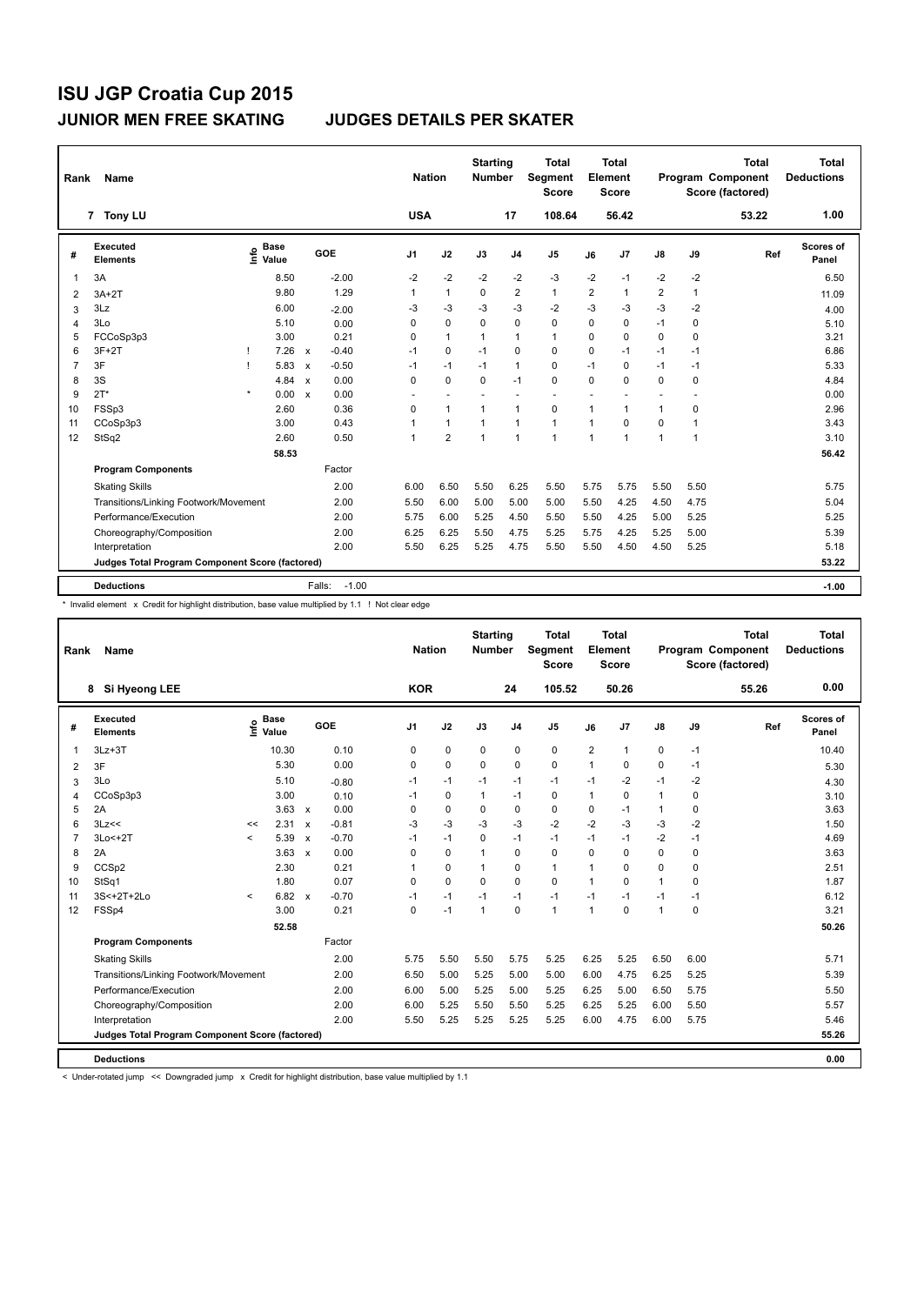| Rank           | Name                                            |                                  |       |                                      |                | <b>Nation</b> | <b>Starting</b><br><b>Number</b> |                | <b>Total</b><br>Segment<br><b>Score</b> |              | <b>Total</b><br>Element<br><b>Score</b> |              |              | <b>Total</b><br>Program Component<br>Score (factored) | <b>Total</b><br><b>Deductions</b> |
|----------------|-------------------------------------------------|----------------------------------|-------|--------------------------------------|----------------|---------------|----------------------------------|----------------|-----------------------------------------|--------------|-----------------------------------------|--------------|--------------|-------------------------------------------------------|-----------------------------------|
|                | <b>Petr KOTLARIK</b><br>9                       |                                  |       |                                      | <b>CZE</b>     |               |                                  | 18             | 105.26                                  |              | 51.28                                   |              |              | 53.98                                                 | 0.00                              |
| #              | <b>Executed</b><br><b>Elements</b>              | <b>Base</b><br>e Base<br>⊆ Value |       | GOE                                  | J <sub>1</sub> | J2            | J3                               | J <sub>4</sub> | J <sub>5</sub>                          | J6           | J <sub>7</sub>                          | J8           | J9           | Ref                                                   | Scores of<br>Panel                |
| $\mathbf 1$    | $3T+3T$                                         |                                  | 8.60  | $-1.10$                              | $-1$           | $-2$          | $-2$                             | $-2$           | $-1$                                    | $-1$         | $-2$                                    | $-2$         | $-1$         |                                                       | 7.50                              |
| 2              | 2A                                              |                                  | 3.30  | 0.36                                 | $\mathbf{1}$   | $\mathbf{1}$  | $\Omega$                         | $\mathbf{1}$   | $\mathbf{1}$                            | $\mathbf{1}$ | $\mathbf 0$                             | $\mathbf{1}$ | 0            |                                                       | 3.66                              |
| 3              | $3Lz + 2T$                                      |                                  | 7.30  | $-0.40$                              | $-1$           | $-1$          | $-1$                             | $-1$           | 0                                       | $\Omega$     | $\Omega$                                | $\mathbf 0$  | $-1$         |                                                       | 6.90                              |
| $\overline{4}$ | 3Lo                                             |                                  | 5.10  | $-0.80$                              | $-1$           | $-1$          | $-2$                             | $-1$           | $-1$                                    | $-1$         | $-1$                                    | $-1$         | $-2$         |                                                       | 4.30                              |
| 5              | FCCoSp3p4                                       |                                  | 3.50  | 0.29                                 | 0              | $\mathbf{1}$  | $\mathbf{1}$                     | 0              | 0                                       | $\mathbf{1}$ | $\mathbf 0$                             | $\mathbf{1}$ | $\mathbf{1}$ |                                                       | 3.79                              |
| 6              | 3Lz                                             |                                  | 6.00  | $-0.70$                              | $-1$           | $-1$          | $-2$                             | $-1$           | $-1$                                    | $-1$         | $-1$                                    | $-1$         | $\mathbf 0$  |                                                       | 5.30                              |
| $\overline{7}$ | CCSp4                                           |                                  | 3.20  | 0.00                                 | $\Omega$       | $\Omega$      | $\Omega$                         | 0              | $\Omega$                                | $\Omega$     | $\mathbf 0$                             | 0            | 0            |                                                       | 3.20                              |
| 8              | StSq3                                           |                                  | 3.30  | 0.29                                 | 1              | 0             | $\mathbf 0$                      | 1              | $\mathbf{1}$                            | 0            | $\mathbf 0$                             | $\mathbf{1}$ | $\mathbf{1}$ |                                                       | 3.59                              |
| 9              | 3F                                              |                                  | 5.83  | $-1.40$<br>$\mathsf{x}$              | $-2$           | $-2$          | $-2$                             | $-2$           | $-2$                                    | $-2$         | $-2$                                    | $-2$         | $-2$         |                                                       | 4.43                              |
| 10             | 2S<<                                            | <<                               | 0.44  | $-0.30$<br>$\boldsymbol{\mathsf{x}}$ | $-3$           | $-3$          | $-3$                             | $-3$           | $-3$                                    | $-2$         | $-3$                                    | $-3$         | $-3$         |                                                       | 0.14                              |
| 11             | $2A+2T$                                         |                                  | 5.06  | 0.00<br>$\mathbf{x}$                 | $\Omega$       | 0             | $\Omega$                         | 0              | 0                                       | $\mathbf 0$  | $\mathbf 0$                             | 0            | $\mathbf 0$  |                                                       | 5.06                              |
| 12             | CCoSp3p4                                        |                                  | 3.50  | $-0.09$                              | $\Omega$       | $-1$          | $\Omega$                         | $\Omega$       | $\mathbf{1}$                            | $\Omega$     | $-1$                                    | $-1$         | $\mathbf 0$  |                                                       | 3.41                              |
|                |                                                 |                                  | 55.13 |                                      |                |               |                                  |                |                                         |              |                                         |              |              |                                                       | 51.28                             |
|                | <b>Program Components</b>                       |                                  |       | Factor                               |                |               |                                  |                |                                         |              |                                         |              |              |                                                       |                                   |
|                | <b>Skating Skills</b>                           |                                  |       | 2.00                                 | 5.50           | 6.50          | 5.25                             | 6.50           | 5.25                                    | 5.75         | 6.00                                    | 5.25         | 5.25         |                                                       | 5.64                              |
|                | Transitions/Linking Footwork/Movement           |                                  |       | 2.00                                 | 5.25           | 6.00          | 4.75                             | 5.50           | 4.75                                    | 5.50         | 5.00                                    | 5.25         | 5.00         |                                                       | 5.18                              |
|                | Performance/Execution                           |                                  |       | 2.00                                 | 5.50           | 6.00          | 5.00                             | 5.50           | 5.00                                    | 5.25         | 4.75                                    | 5.00         | 5.25         |                                                       | 5.21                              |
|                | Choreography/Composition                        |                                  |       | 2.00                                 | 6.00           | 6.25          | 5.25                             | 5.50           | 5.25                                    | 5.50         | 5.00                                    | 5.75         | 5.25         |                                                       | 5.50                              |
|                | Interpretation                                  |                                  |       | 2.00                                 | 5.75           | 6.25          | 5.00                             | 5.75           | 5.25                                    | 5.50         | 4.50                                    | 5.50         | 5.50         |                                                       | 5.46                              |
|                | Judges Total Program Component Score (factored) |                                  |       |                                      |                |               |                                  |                |                                         |              |                                         |              |              |                                                       | 53.98                             |
|                | <b>Deductions</b>                               |                                  |       |                                      |                |               |                                  |                |                                         |              |                                         |              |              |                                                       | 0.00                              |

<< Downgraded jump x Credit for highlight distribution, base value multiplied by 1.1

| Rank           | Name                                            |                                  |                           |         | <b>Nation</b> |              | <b>Starting</b><br><b>Number</b> |                | Total<br>Segment<br><b>Score</b> |                | <b>Total</b><br>Element<br><b>Score</b> |              |      | <b>Total</b><br>Program Component<br>Score (factored) | <b>Total</b><br><b>Deductions</b> |
|----------------|-------------------------------------------------|----------------------------------|---------------------------|---------|---------------|--------------|----------------------------------|----------------|----------------------------------|----------------|-----------------------------------------|--------------|------|-------------------------------------------------------|-----------------------------------|
|                | Illya SOLOMIN<br>10                             |                                  |                           |         | <b>SWE</b>    |              |                                  | 16             | 98.28                            |                | 48.50                                   |              |      | 49.78                                                 | 0.00                              |
| #              | Executed<br><b>Elements</b>                     | <b>Base</b><br>e Base<br>⊆ Value |                           | GOE     | J1            | J2           | J3                               | J <sub>4</sub> | J <sub>5</sub>                   | J6             | J7                                      | J8           | J9   | Ref                                                   | <b>Scores of</b><br>Panel         |
| 1              | 3Lz                                             | 6.00                             |                           | $-1.40$ | $-2$          | $-2$         | $-2$                             | $-2$           | $-2$                             | $-2$           | $-2$                                    | $-2$         | $-2$ |                                                       | 4.60                              |
| 2              | $3Lz+1T$                                        | 6.40                             |                           | $-0.80$ | $-1$          | $-2$         | $-1$                             | $-1$           | $-1$                             | $-2$           | $-1$                                    | $-1$         | $-1$ |                                                       | 5.60                              |
| 3              | 3Lo+2Lo+2T                                      | 8.20                             |                           | 0.40    |               | $\mathbf 0$  | 0                                | $\mathbf{1}$   | $\mathbf{1}$                     | $\mathbf{1}$   | 1                                       | 0            | 0    |                                                       | 8.60                              |
| 4              | FCCoSp3p4                                       | 3.50                             |                           | 0.50    |               | $\mathbf{1}$ | 1                                | $\mathbf{1}$   | $\mathbf{1}$                     | $\overline{2}$ | 1                                       | $\mathbf{1}$ | 1    |                                                       | 4.00                              |
| 5              | 2F                                              | 1.90                             |                           | 0.00    | 0             | $\pmb{0}$    | $\mathbf 0$                      | $\mathbf{1}$   | $\pmb{0}$                        | 0              | 0                                       | 0            | 0    |                                                       | 1.90                              |
| 6              | 3T                                              | 4.30                             |                           | $-1.80$ | $-2$          | $-3$         | $-3$                             | $-3$           | $-3$                             | $-2$           | $-2$                                    | $-3$         | $-2$ |                                                       | 2.50                              |
| $\overline{7}$ | 3Lo<+1Lo                                        | 4.51<br>$\prec$                  | $\boldsymbol{\mathsf{x}}$ | $-1.10$ | $-2$          | $-2$         | $-1$                             | $-1$           | $-2$                             | $-1$           | $-2$                                    | $-2$         | $-1$ |                                                       | 3.41                              |
| 8              | CCoSp3p4                                        | 3.50                             |                           | 0.14    | 0             | $\mathbf{1}$ | $\mathbf{1}$                     | 0              | 0                                | $\Omega$       | $\Omega$                                | 0            | 1    |                                                       | 3.64                              |
| 9              | StSq2                                           | 2.60                             |                           | 0.14    | $-1$          | $\mathbf{1}$ | 1                                | $\mathbf{1}$   | $\Omega$                         | $\Omega$       | $\Omega$                                | $\Omega$     | 0    |                                                       | 2.74                              |
| 10             | 3S                                              | 4.84                             | $\mathsf{x}$              | 0.10    | 0             | $\mathbf 0$  | $\mathbf 0$                      | 0              | 0                                | 1              | 0                                       | 0            | 1    |                                                       | 4.94                              |
| 11             | 2A                                              | 3.63                             | $\mathsf{x}$              | 0.00    | 0             | $\mathbf 0$  | $\Omega$                         | $\mathbf 0$    | 0                                | $\Omega$       | 0                                       | 0            | 0    |                                                       | 3.63                              |
| 12             | CCSp3                                           | 2.80                             |                           | 0.14    | 0             | $-1$         | $\mathbf{1}$                     | $\Omega$       | $\mathbf{1}$                     | $\Omega$       | $\Omega$                                | 1            | 0    |                                                       | 2.94                              |
|                |                                                 | 52.18                            |                           |         |               |              |                                  |                |                                  |                |                                         |              |      |                                                       | 48.50                             |
|                | <b>Program Components</b>                       |                                  |                           | Factor  |               |              |                                  |                |                                  |                |                                         |              |      |                                                       |                                   |
|                | <b>Skating Skills</b>                           |                                  |                           | 2.00    | 5.00          | 6.00         | 5.25                             | 5.25           | 5.25                             | 5.25           | 4.75                                    | 5.25         | 5.25 |                                                       | 5.21                              |
|                | Transitions/Linking Footwork/Movement           |                                  |                           | 2.00    | 4.50          | 5.50         | 4.75                             | 4.50           | 4.75                             | 5.00           | 4.00                                    | 4.75         | 4.50 |                                                       | 4.68                              |
|                | Performance/Execution                           |                                  |                           | 2.00    | 4.75          | 5.75         | 5.00                             | 4.75           | 5.00                             | 5.25           | 3.75                                    | 4.75         | 5.25 |                                                       | 4.96                              |
|                | Choreography/Composition                        |                                  |                           | 2.00    | 5.00          | 5.50         | 5.50                             | 4.50           | 5.00                             | 5.00           | 4.25                                    | 5.00         | 5.00 |                                                       | 5.00                              |
|                | Interpretation                                  |                                  |                           | 2.00    | 4.50          | 5.75         | 5.25                             | 5.00           | 5.00                             | 5.25           | 3.75                                    | 5.00         | 5.25 |                                                       | 5.04                              |
|                | Judges Total Program Component Score (factored) |                                  |                           |         |               |              |                                  |                |                                  |                |                                         |              |      |                                                       | 49.78                             |
|                | <b>Deductions</b>                               |                                  |                           |         |               |              |                                  |                |                                  |                |                                         |              |      |                                                       | 0.00                              |

< Under-rotated jump x Credit for highlight distribution, base value multiplied by 1.1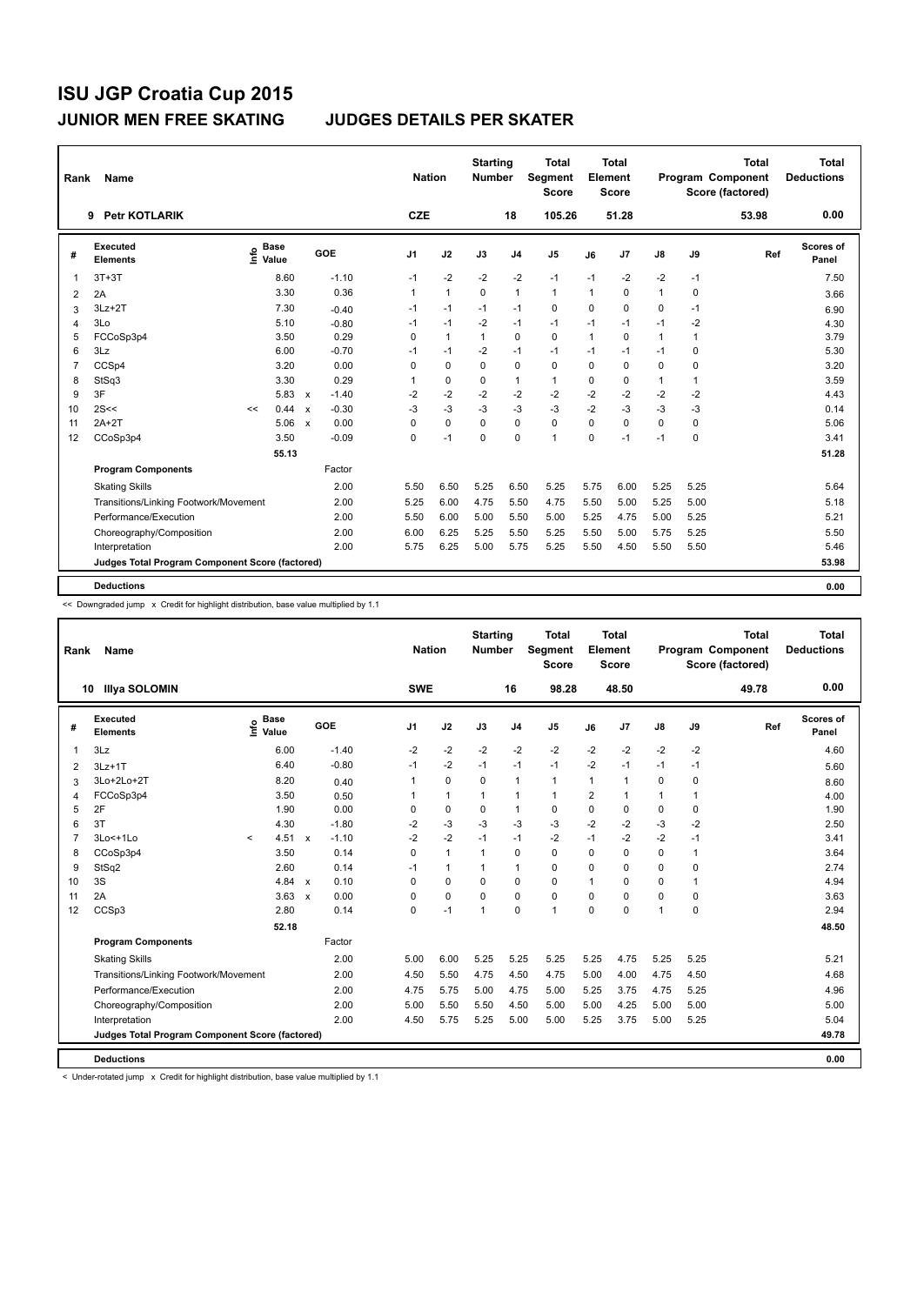| Rank                    | <b>Name</b>                                     |    |                                    |              |         |                | <b>Nation</b> |              | <b>Starting</b><br><b>Number</b> |                | <b>Total</b><br>Segment<br>Score |      | Total<br>Element<br><b>Score</b> |               |              | <b>Total</b><br>Program Component<br>Score (factored) | Total<br><b>Deductions</b> |
|-------------------------|-------------------------------------------------|----|------------------------------------|--------------|---------|----------------|---------------|--------------|----------------------------------|----------------|----------------------------------|------|----------------------------------|---------------|--------------|-------------------------------------------------------|----------------------------|
|                         | <b>Mattia DALLA TORRE</b><br>11                 |    |                                    |              |         | <b>ITA</b>     |               |              |                                  | 13             | 92.56                            |      | 43.06                            |               |              | 49.50                                                 | 0.00                       |
| #                       | Executed<br><b>Elements</b>                     |    | <b>Base</b><br>$\frac{6}{5}$ Value |              | GOE     | J <sub>1</sub> |               | J2           | J3                               | J <sub>4</sub> | J <sub>5</sub>                   | J6   | J7                               | $\mathsf{J}8$ | J9           | Ref                                                   | Scores of<br>Panel         |
| $\overline{1}$          | 3F                                              |    | 5.30                               |              | $-1.40$ | $-3$           |               | $-2$         | $-1$                             | $-2$           | $-2$                             | $-2$ | $-2$                             | $-2$          | $-2$         |                                                       | 3.90                       |
| $\overline{\mathbf{c}}$ | 3S                                              |    | 4.40                               |              | 0.70    | $\mathbf{1}$   |               | $\mathbf{1}$ | $\mathbf{1}$                     | $\mathbf{1}$   | $\mathbf{1}$                     | 1    | 0                                | $\mathbf{1}$  | $\mathbf{1}$ |                                                       | 5.10                       |
| 3                       | 2Lz                                             |    | 2.10                               |              | 0.09    | 0              |               | $\mathbf 0$  | 1                                | $\mathbf{1}$   | $\mathbf 0$                      | 0    | 0                                | 0             | $\mathbf{1}$ |                                                       | 2.19                       |
| 4                       | $3T+1Lo<<+2S$                                   | << | 5.60                               |              | $-1.40$ | $-2$           |               | $-2$         | $-2$                             | $-2$           | $-2$                             | $-1$ | $-3$                             | $-2$          | $-2$         |                                                       | 4.20                       |
| 5                       | FSSp4                                           |    | 3.00                               |              | 0.21    | $\Omega$       |               | $\mathbf 0$  | $\Omega$                         | $\mathbf{1}$   | $\mathbf 0$                      | 1    | 0                                | $\mathbf{1}$  | $\mathbf{1}$ |                                                       | 3.21                       |
| 6                       | 3T                                              |    | $4.73 \times$                      |              | 0.00    | $\Omega$       |               | $\Omega$     | $\Omega$                         | $\mathbf 0$    | $\Omega$                         | 1    | 0                                | 0             | 0            |                                                       | 4.73                       |
| $\overline{7}$          | 2A                                              |    | 3.63                               | $\mathsf{x}$ | 0.00    | $\Omega$       |               | $\mathbf 0$  | $\Omega$                         | $\mathbf{1}$   | $\mathbf 0$                      | 1    | 0                                | $-1$          | $-1$         |                                                       | 3.63                       |
| 8                       | 3Lo                                             |    | $5.61 \times$                      |              | 0.20    | $\Omega$       |               | $\Omega$     | $\Omega$                         | $\mathbf{1}$   | $\mathbf{1}$                     | 1    | $\Omega$                         | $\Omega$      | $\Omega$     |                                                       | 5.81                       |
| 9                       | CCSp2                                           |    | 2.30                               |              | 0.21    |                |               | $\mathbf{1}$ | $\mathbf 0$                      | $\mathbf 0$    | $\mathbf{1}$                     | 1    | 0                                | 0             | 0            |                                                       | 2.51                       |
| 10                      | StSq3                                           |    | 3.30                               |              | 0.36    | 1              |               | $\mathbf{1}$ | $\Omega$                         | $\mathbf 0$    | $\Omega$                         | 1    | $\mathbf{1}$                     | $\mathbf{1}$  | $\mathbf{1}$ |                                                       | 3.66                       |
| 11                      | 1A                                              |    | 1.21                               | $\mathbf{x}$ | 0.00    | $-1$           |               | 0            | $\Omega$                         | 0              | $\mathbf 0$                      | 0    | $\Omega$                         | 0             | $\Omega$     |                                                       | 1.21                       |
| 12                      | CCoSp3p3                                        |    | 3.00                               |              | $-0.09$ | $-1$           |               | $\mathbf 0$  | $-1$                             | $\Omega$       | $\Omega$                         | 0    | $\Omega$                         | $-1$          | $\mathbf 0$  |                                                       | 2.91                       |
|                         |                                                 |    | 44.18                              |              |         |                |               |              |                                  |                |                                  |      |                                  |               |              |                                                       | 43.06                      |
|                         | <b>Program Components</b>                       |    |                                    |              | Factor  |                |               |              |                                  |                |                                  |      |                                  |               |              |                                                       |                            |
|                         | <b>Skating Skills</b>                           |    |                                    |              | 2.00    | 5.00           |               | 5.25         | 5.00                             | 5.00           | 5.00                             | 5.25 | 4.25                             | 4.50          | 5.25         |                                                       | 5.00                       |
|                         | Transitions/Linking Footwork/Movement           |    |                                    |              | 2.00    | 5.00           |               | 4.75         | 4.75                             | 5.00           | 4.50                             | 5.25 | 4.00                             | 4.25          | 5.00         |                                                       | 4.75                       |
|                         | Performance/Execution                           |    |                                    |              | 2.00    | 5.50           |               | 4.75         | 5.00                             | 4.75           | 4.75                             | 5.25 | 4.75                             | 4.75          | 5.25         |                                                       | 4.93                       |
|                         | Choreography/Composition                        |    |                                    |              | 2.00    | 5.25           |               | 4.75         | 5.25                             | 5.00           | 5.00                             | 5.50 | 4.75                             | 4.50          | 5.00         |                                                       | 5.00                       |
|                         | Interpretation                                  |    |                                    |              | 2.00    | 5.25           |               | 5.00         | 5.25                             | 5.25           | 4.75                             | 5.50 | 4.25                             | 4.75          | 5.25         |                                                       | 5.07                       |
|                         | Judges Total Program Component Score (factored) |    |                                    |              |         |                |               |              |                                  |                |                                  |      |                                  |               |              |                                                       | 49.50                      |
|                         |                                                 |    |                                    |              |         |                |               |              |                                  |                |                                  |      |                                  |               |              |                                                       |                            |
|                         | <b>Deductions</b>                               |    |                                    |              |         |                |               |              |                                  |                |                                  |      |                                  |               |              |                                                       | 0.00                       |

<< Downgraded jump x Credit for highlight distribution, base value multiplied by 1.1

| Rank | Name                                            |                                  |               |                                   | <b>Nation</b>  |                      | <b>Starting</b><br><b>Number</b> |                | <b>Total</b><br><b>Segment</b><br><b>Score</b> |              | Total<br>Element<br><b>Score</b> |               |          | <b>Total</b><br>Program Component<br>Score (factored) | <b>Total</b><br><b>Deductions</b> |
|------|-------------------------------------------------|----------------------------------|---------------|-----------------------------------|----------------|----------------------|----------------------------------|----------------|------------------------------------------------|--------------|----------------------------------|---------------|----------|-------------------------------------------------------|-----------------------------------|
|      | <b>Micah TANG</b><br>$12 \,$                    |                                  |               |                                   | <b>TPE</b>     |                      |                                  | 3              | 89.70                                          |              | 50.84                            |               |          | 38.86                                                 | 0.00                              |
| #    | Executed<br><b>Elements</b>                     | <b>Base</b><br>e Base<br>⊆ Value |               | GOE                               | J <sub>1</sub> | J2                   | J3                               | J <sub>4</sub> | J <sub>5</sub>                                 | J6           | J7                               | $\mathsf{J}8$ | J9       | Ref                                                   | Scores of<br>Panel                |
| 1    | 2A                                              |                                  | 3.30          | 0.50                              | 1              | $\mathbf{1}$         | $\mathbf{1}$                     | $\mathbf{1}$   | $\mathbf{1}$                                   | $\mathbf{1}$ | 1                                | 1             | 0        |                                                       | 3.80                              |
| 2    | 3Lz                                             |                                  | 6.00          | $-1.60$                           | $-2$           | -3                   | -3                               | -3             | $-2$                                           | -2           | $-2$                             | $-1$          | $-2$     |                                                       | 4.40                              |
| 3    | 3F                                              |                                  | 5.30          | $-1.50$                           | $-2$           | $-2$                 | $-2$                             | $-3$           | $-2$                                           | $-1$         | $-2$                             | $-3$          | $-2$     |                                                       | 3.80                              |
| 4    | FSSp4                                           |                                  | 3.00          | $-0.04$                           | $-1$           | $\mathbf 0$          | $-1$                             | $\mathbf{1}$   | $\Omega$                                       | $\Omega$     | $\Omega$                         | $\Omega$      | 0        |                                                       | 2.96                              |
| 5    | 3Lo                                             |                                  | 5.10          | 0.00                              | $\Omega$       | 0                    | $\Omega$                         | 0              | 0                                              | 1            | $\Omega$                         | $\mathbf 0$   | 0        |                                                       | 5.10                              |
| 6    | $3Lz + 2T$                                      |                                  | 8.03          | 0.10<br>$\boldsymbol{\mathsf{x}}$ | 0              | $\mathbf 0$          | $\Omega$                         | 0              | 0                                              | 1            | 1                                | 0             | 0        |                                                       | 8.13                              |
| 7    | $3S+2T$                                         |                                  | $6.27 \times$ | 0.00                              | $\Omega$       | 0                    | $\Omega$                         | 0              | 0                                              | 1            | $\Omega$                         | 0             | 0        |                                                       | 6.27                              |
| 8    | FCCoSp3p2                                       |                                  | 2.50          | $-0.17$                           | $-1$           | $-1$                 | $-1$                             | $\mathbf 0$    | 0                                              | $-1$         | 0                                | $-1$          | 0        |                                                       | 2.33                              |
| 9    | 2A+1T+1Lo                                       |                                  | 4.62 $\times$ | $-0.36$                           | $-1$           | $-1$                 | $-1$                             | $-1$           | $\mathbf 0$                                    | $\Omega$     | $-1$                             | $-1$          | 0        |                                                       | 4.26                              |
| 10   | StSq2                                           |                                  | 2.60          | $-0.29$                           | $-2$           | $\mathbf 0$          | $-2$                             | $-1$           | $-1$                                           | $\Omega$     | $\Omega$                         | $\Omega$      | 0        |                                                       | 2.31                              |
| 11   | 3S                                              |                                  | 4.84 $\times$ | 0.00                              | $-1$           | $\mathbf 0$          | $\Omega$                         | $\mathbf 0$    | $\mathbf 0$                                    | $\Omega$     | $\Omega$                         | $\mathbf 0$   | 0        |                                                       | 4.84                              |
| 12   | CCoSp3p2                                        |                                  | 2.50          | 0.14                              | 1              | $\blacktriangleleft$ | $\Omega$                         | $\Omega$       | 0                                              | $\Omega$     | $\Omega$                         | 1             | $\Omega$ |                                                       | 2.64                              |
|      |                                                 |                                  | 54.06         |                                   |                |                      |                                  |                |                                                |              |                                  |               |          |                                                       | 50.84                             |
|      | <b>Program Components</b>                       |                                  |               | Factor                            |                |                      |                                  |                |                                                |              |                                  |               |          |                                                       |                                   |
|      | <b>Skating Skills</b>                           |                                  |               | 2.00                              | 3.75           | 4.50                 | 4.25                             | 3.75           | 4.50                                           | 4.50         | 4.25                             | 4.25          | 4.75     |                                                       | 4.29                              |
|      | Transitions/Linking Footwork/Movement           |                                  |               | 2.00                              | 3.50           | 4.25                 | 3.50                             | 3.00           | 3.75                                           | 4.25         | 3.00                             | 3.75          | 4.00     |                                                       | 3.68                              |
|      | Performance/Execution                           |                                  |               | 2.00                              | 3.75           | 4.00                 | 3.75                             | 2.50           | 4.25                                           | 4.25         | 3.25                             | 4.00          | 4.50     |                                                       | 3.89                              |
|      | Choreography/Composition                        |                                  |               | 2.00                              | 3.00           | 4.25                 | 4.00                             | 3.00           | 4.25                                           | 4.50         | 3.50                             | 3.75          | 4.50     |                                                       | 3.89                              |
|      | Interpretation                                  |                                  |               | 2.00                              | 2.50           | 4.25                 | 3.50                             | 2.50           | 4.00                                           | 4.50         | 3.25                             | 3.75          | 4.50     |                                                       | 3.68                              |
|      | Judges Total Program Component Score (factored) |                                  |               |                                   |                |                      |                                  |                |                                                |              |                                  |               |          |                                                       | 38.86                             |
|      | <b>Deductions</b>                               |                                  |               |                                   |                |                      |                                  |                |                                                |              |                                  |               |          |                                                       | 0.00                              |

x Credit for highlight distribution, base value multiplied by 1.1 ! Not clear edge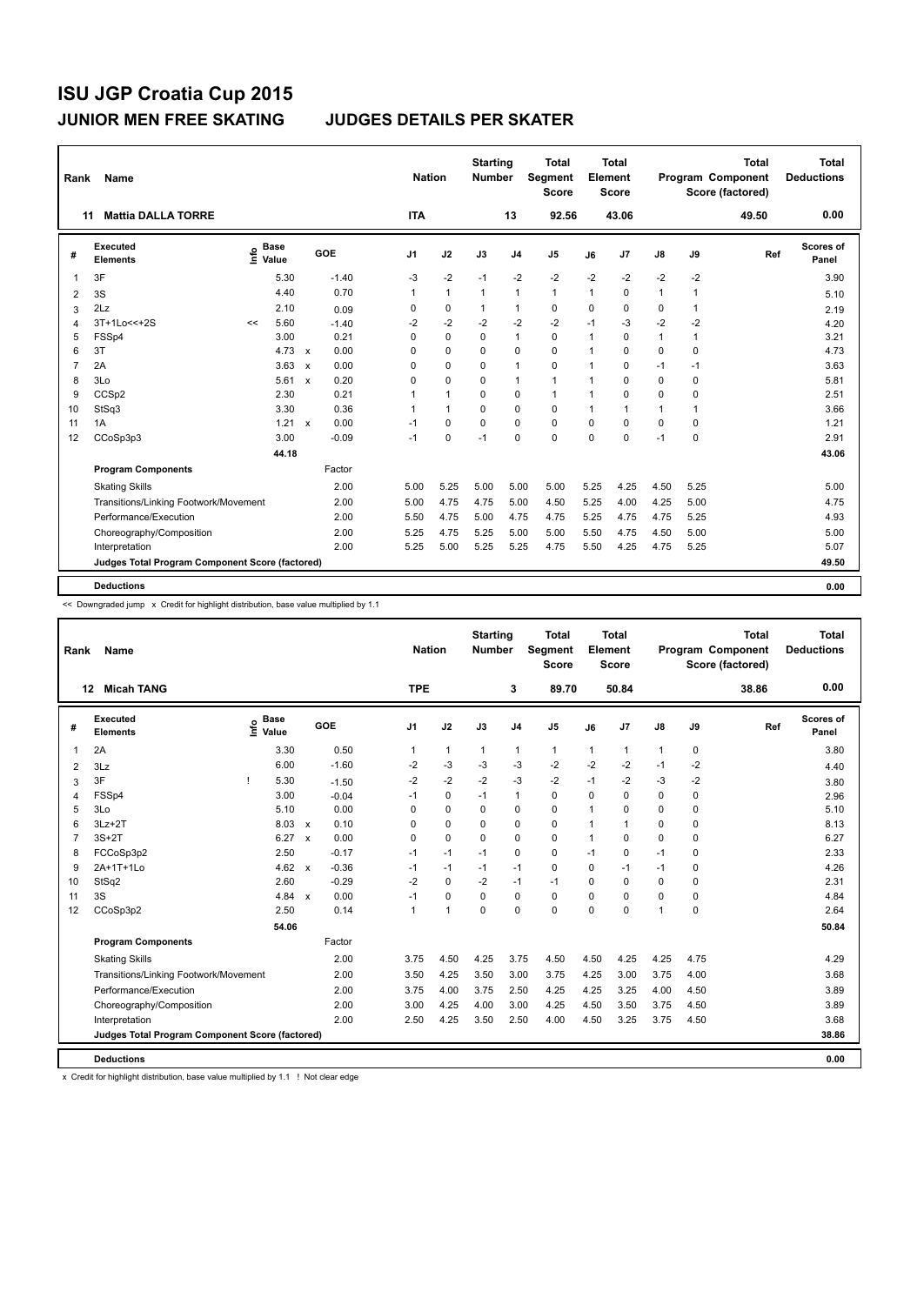| Rank           | Name                                            |                              |                                      | <b>Nation</b>  |             | <b>Starting</b><br><b>Number</b> |                | Total<br>Segment<br>Score |      | <b>Total</b><br>Element<br><b>Score</b> |               |              | <b>Total</b><br><b>Program Component</b><br>Score (factored) | Total<br><b>Deductions</b> |
|----------------|-------------------------------------------------|------------------------------|--------------------------------------|----------------|-------------|----------------------------------|----------------|---------------------------|------|-----------------------------------------|---------------|--------------|--------------------------------------------------------------|----------------------------|
|                | <b>James MIN</b><br>13                          |                              |                                      | <b>AUS</b>     |             |                                  | 7              | 89.03                     |      | 46.95                                   |               |              | 43.08                                                        | 1.00                       |
| #              | Executed<br><b>Elements</b>                     | <b>Base</b><br>lnfo<br>Value | GOE                                  | J <sub>1</sub> | J2          | J3                               | J <sub>4</sub> | J <sub>5</sub>            | J6   | J7                                      | $\mathsf{J}8$ | J9           | Ref                                                          | Scores of<br>Panel         |
| 1              | 3Lz                                             | 6.00                         | $-2.10$                              | -3             | $-3$        | $-3$                             | -3             | $-3$                      | $-3$ | $-3$                                    | $-3$          | $-2$         |                                                              | 3.90                       |
| 2              | 3S+2A+SEQ                                       | 6.16                         | 0.00                                 | $\Omega$       | $\Omega$    | $\Omega$                         | $\mathbf 0$    | $\Omega$                  | 1    | $\Omega$                                | 0             | 0            |                                                              | 6.16                       |
| 3              | 2F                                              | 1.90                         | 0.00                                 | $\Omega$       | $\Omega$    | 0                                | $\Omega$       | $\mathbf 0$               | 0    | $\Omega$                                | 0             | 0            |                                                              | 1.90                       |
| 4              | $3F+2T$                                         | 6.60                         | $-0.30$                              | $-1$           | $-1$        | 0                                | $\mathbf 0$    | $\mathbf 0$               | 0    | $-1$                                    | 0             | $-1$         |                                                              | 6.30                       |
| 5              | FCSSp4                                          | 3.00                         | 0.14                                 | 1              | $\mathbf 0$ | 1                                | $\mathbf 0$    | $\mathbf{1}$              | 0    | $\mathbf 0$                             | 0             | $\mathbf 0$  |                                                              | 3.14                       |
| 6              | StSq2                                           | 2.60                         | 0.07                                 | 0              | $\mathbf 0$ | 0                                | $\mathbf 0$    | $\mathbf 0$               | 0    | 0                                       | $\mathbf{1}$  | 1            |                                                              | 2.67                       |
| $\overline{7}$ | 3T                                              | 4.73                         | 0.30<br>$\mathsf{x}$                 | 1              | $\mathbf 0$ | $\mathbf 0$                      | $\mathbf{1}$   | $\mathbf{1}$              | 1    | 0                                       | 0             | $\mathbf 0$  |                                                              | 5.03                       |
| 8              | 3Lz <+SEQ                                       | 3.70                         | $-2.10$<br>$\boldsymbol{\mathsf{x}}$ | -3             | $-3$        | $-3$                             | $-3$           | $-3$                      | $-3$ | $-3$                                    | $-3$          | $-2$         |                                                              | 1.60                       |
| 9              | 3F                                              | 5.83                         | 0.00<br>$\boldsymbol{\mathsf{x}}$    | 0              | $\mathbf 0$ | $\mathbf 0$                      | 0              | $\mathbf 0$               | 1    | 0                                       | 0             | 0            |                                                              | 5.83                       |
| 10             | FCCoSp3p4                                       | 3.50                         | 0.29                                 | 0              | $\mathbf 0$ | $\mathbf{1}$                     | 0              | $\mathbf{1}$              | 1    | 0                                       | $\mathbf{1}$  | $\mathbf{1}$ |                                                              | 3.79                       |
| 11             | 2A                                              | 3.63                         | $-0.07$<br>$\mathbf{x}$              | 0              | $-1$        | $\Omega$                         | 0              | $\Omega$                  | 0    | $\Omega$                                | 0             | $-1$         |                                                              | 3.56                       |
| 12             | CCoSp3p3                                        | 3.00                         | 0.07                                 | $\Omega$       | 0           | 0                                | $\Omega$       | $\Omega$                  | 0    | 0                                       | 1             | $\mathbf{1}$ |                                                              | 3.07                       |
|                |                                                 | 50.65                        |                                      |                |             |                                  |                |                           |      |                                         |               |              |                                                              | 46.95                      |
|                | <b>Program Components</b>                       |                              | Factor                               |                |             |                                  |                |                           |      |                                         |               |              |                                                              |                            |
|                | <b>Skating Skills</b>                           |                              | 2.00                                 | 3.75           | 4.50        | 4.50                             | 4.00           | 4.75                      | 4.00 | 4.00                                    | 4.25          | 4.75         |                                                              | 4.29                       |
|                | Transitions/Linking Footwork/Movement           |                              | 2.00                                 | 3.50           | 4.00        | 4.00                             | 3.75           | 4.50                      | 3.75 | 3.75                                    | 4.25          | 4.50         |                                                              | 4.00                       |
|                | Performance/Execution                           |                              | 2.00                                 | 4.25           | 4.00        | 4.50                             | 4.25           | 4.75                      | 4.50 | 4.50                                    | 4.75          | 4.75         |                                                              | 4.50                       |
|                | Choreography/Composition                        |                              | 2.00                                 | 4.00           | 4.25        | 4.25                             | 4.00           | 4.75                      | 4.25 | 4.25                                    | 4.50          | 4.50         |                                                              | 4.29                       |
|                | Interpretation                                  |                              | 2.00                                 | 4.50           | 4.25        | 4.50                             | 4.25           | 4.50                      | 4.50 | 4.00                                    | 4.75          | 4.75         |                                                              | 4.46                       |
|                | Judges Total Program Component Score (factored) |                              |                                      |                |             |                                  |                |                           |      |                                         |               |              |                                                              | 43.08                      |
|                | <b>Deductions</b>                               |                              | $-1.00$<br>Falls:                    |                |             |                                  |                |                           |      |                                         |               |              |                                                              | $-1.00$                    |

< Under-rotated jump x Credit for highlight distribution, base value multiplied by 1.1 ! Not clear edge

| Rank | Name                                            |      |                      |                           |         | <b>Nation</b> |              | <b>Starting</b><br><b>Number</b> |                | <b>Total</b><br>Segment<br><b>Score</b> |                | <b>Total</b><br>Element<br><b>Score</b> |              |      | <b>Total</b><br>Program Component<br>Score (factored) | Total<br><b>Deductions</b> |
|------|-------------------------------------------------|------|----------------------|---------------------------|---------|---------------|--------------|----------------------------------|----------------|-----------------------------------------|----------------|-----------------------------------------|--------------|------|-------------------------------------------------------|----------------------------|
|      | 14 Armen AGAIAN                                 |      |                      |                           |         | <b>GEO</b>    |              |                                  | 12             | 83.20                                   |                | 43.00                                   |              |      | 41.20                                                 | 1.00                       |
| #    | Executed<br><b>Elements</b>                     | Life | <b>Base</b><br>Value | GOE                       |         | J1            | J2           | J3                               | J <sub>4</sub> | J <sub>5</sub>                          | J6             | J <sub>7</sub>                          | J8           | J9   | Ref                                                   | Scores of<br>Panel         |
| 1    | 3A<<                                            | <<   | 3.30                 |                           | $-1.50$ | $-3$          | $-3$         | $-3$                             | $-3$           | $-3$                                    | $-3$           | $-3$                                    | $-3$         | $-3$ |                                                       | 1.80                       |
| 2    | $2T+2T$                                         |      | 2.60                 |                           | $-0.03$ | $-1$          | 0            | $\Omega$                         | 0              | 0                                       | $\Omega$       | $-1$                                    | 0            | 0    |                                                       | 2.57                       |
| 3    | 3Lz+1Lo<<+2S                                    | <<   | 7.30                 |                           | $-1.40$ | $-2$          | $-2$         | $-2$                             | $-2$           | $-2$                                    | $-2$           | $-2$                                    | $-2$         | $-2$ |                                                       | 5.90                       |
| 4    | FSSp3                                           |      | 2.60                 |                           | 0.00    | 0             | 0            | 0                                | 0              | 0                                       | $-1$           | 0                                       | 0            | 0    |                                                       | 2.60                       |
| 5    | 3Lo                                             |      | 5.10                 |                           | $-0.30$ | $-1$          | $-1$         | $-1$                             | 0              | 0                                       | 0              | 0                                       | 0            | $-1$ |                                                       | 4.80                       |
| 6    | CCSp3                                           |      | 2.80                 |                           | 0.07    | $\mathbf{1}$  | $\mathbf 0$  | 0                                | 0              | 0                                       | 0              | $\mathbf 0$                             | 1            | 0    |                                                       | 2.87                       |
| 7    | StSq2                                           |      | 2.60                 |                           | 0.07    | $-1$          | 0            | $\Omega$                         | 0              | 0                                       | 0              | 0                                       | $\mathbf{1}$ | 1    |                                                       | 2.67                       |
| 8    | 2A                                              |      | $3.63 \times$        |                           | $-0.43$ | $-1$          | 0            | $-1$                             | $-1$           | 0                                       | $-1$           | $-1$                                    | $-1$         | -1   |                                                       | 3.20                       |
| 9    | 3Lz                                             |      | 6.60                 | $\boldsymbol{\mathsf{x}}$ | $-0.10$ | 0             | 0            | 0                                | 0              | 0                                       | 0              | $-1$                                    | 0            | -1   |                                                       | 6.50                       |
| 10   | 2Lz                                             |      | 2.31 x               |                           | 0.00    | $\Omega$      | 0            | 0                                | 0              | 0                                       | 0              | 0                                       | 0            | 0    |                                                       | 2.31                       |
| 11   | $3S+1T$                                         |      | 5.28 x               |                           | 0.00    | 0             | $\mathbf 0$  | $\Omega$                         | 0              | 0                                       | 0              | 0                                       | 0            | 0    |                                                       | 5.28                       |
| 12   | CCoSp3p1                                        |      | 2.00                 |                           | 0.50    |               | $\mathbf{1}$ | $\overline{1}$                   | 1              | 1                                       | $\overline{1}$ | $\overline{1}$                          | 1            | 1    |                                                       | 2.50                       |
|      |                                                 |      | 46.12                |                           |         |               |              |                                  |                |                                         |                |                                         |              |      |                                                       | 43.00                      |
|      | <b>Program Components</b>                       |      |                      |                           | Factor  |               |              |                                  |                |                                         |                |                                         |              |      |                                                       |                            |
|      | <b>Skating Skills</b>                           |      |                      |                           | 2.00    | 4.50          | 4.50         | 4.00                             | 4.25           | 4.75                                    | 4.00           | 4.25                                    | 4.25         | 4.50 |                                                       | 4.32                       |
|      | Transitions/Linking Footwork/Movement           |      |                      |                           | 2.00    | 3.75          | 4.25         | 4.00                             | 4.25           | 4.25                                    | 3.75           | 3.75                                    | 3.50         | 3.00 |                                                       | 3.89                       |
|      | Performance/Execution                           |      |                      |                           | 2.00    | 4.00          | 4.50         | 3.75                             | 4.00           | 4.75                                    | 4.00           | 4.75                                    | 3.50         | 4.25 |                                                       | 4.18                       |
|      | Choreography/Composition                        |      |                      |                           | 2.00    | 3.75          | 4.50         | 4.25                             | 4.25           | 4.50                                    | 4.00           | 4.25                                    | 3.75         | 4.00 |                                                       | 4.14                       |
|      | Interpretation                                  |      |                      |                           | 2.00    | 3.50          | 4.75         | 4.00                             | 4.50           | 4.50                                    | 3.75           | 3.75                                    | 3.75         | 4.25 |                                                       | 4.07                       |
|      | Judges Total Program Component Score (factored) |      |                      |                           |         |               |              |                                  |                |                                         |                |                                         |              |      |                                                       | 41.20                      |
|      | <b>Deductions</b>                               |      |                      | Falls:                    | $-1.00$ |               |              |                                  |                |                                         |                |                                         |              |      |                                                       | $-1.00$                    |

<< Downgraded jump x Credit for highlight distribution, base value multiplied by 1.1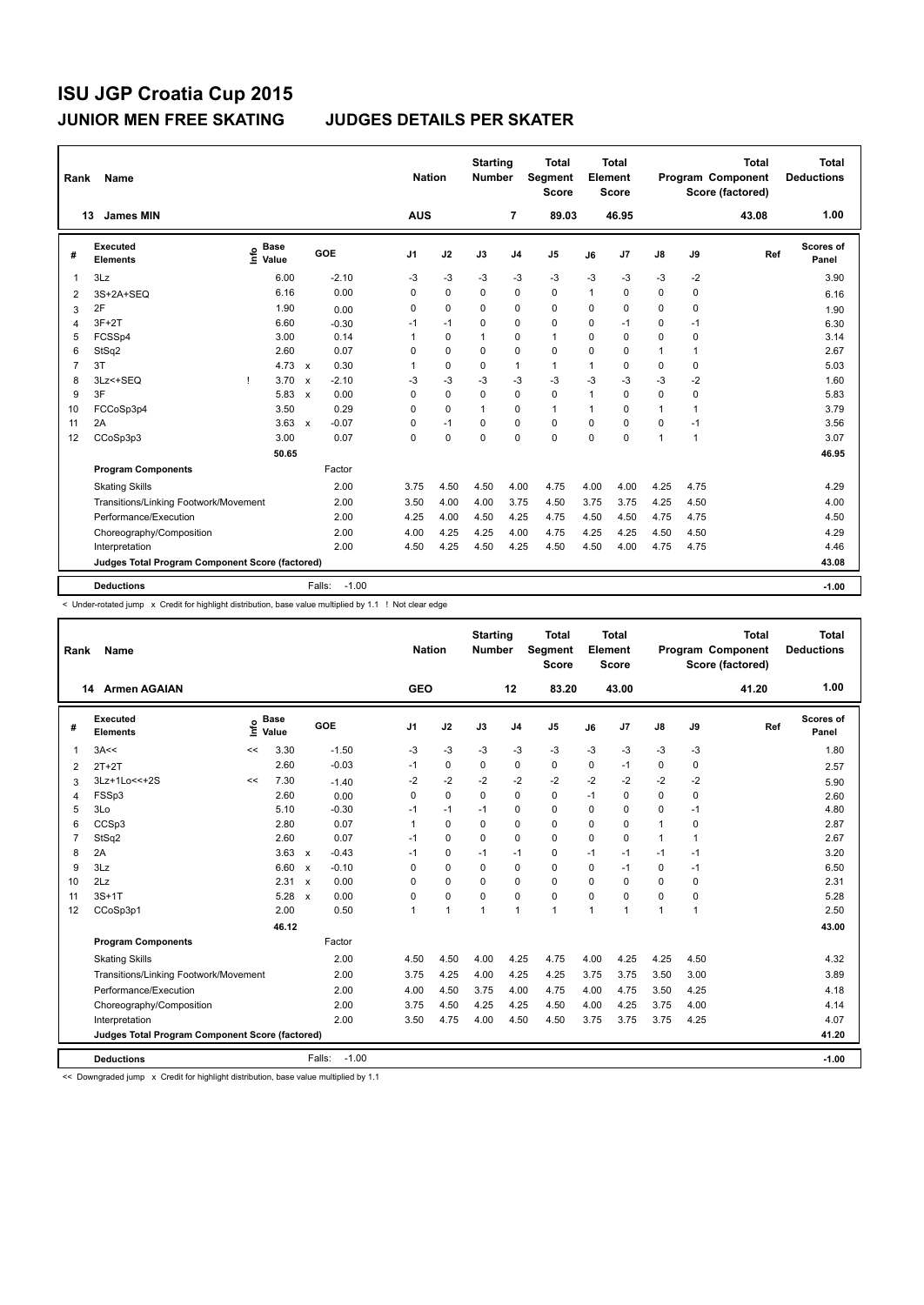| Name                        |            |        |                                                                           |         |                                                        |                          |                             |                          | Total<br><b>Score</b>            |                                         |                          |                                          |                          | <b>Total</b> | <b>Total</b><br><b>Deductions</b>             |
|-----------------------------|------------|--------|---------------------------------------------------------------------------|---------|--------------------------------------------------------|--------------------------|-----------------------------|--------------------------|----------------------------------|-----------------------------------------|--------------------------|------------------------------------------|--------------------------|--------------|-----------------------------------------------|
| <b>Kai Xiang CHEW</b>       |            |        |                                                                           |         |                                                        |                          |                             | 8                        | 80.64                            |                                         | 38.92                    |                                          |                          | 41.72        | 0.00                                          |
| Executed<br><b>Elements</b> |            |        |                                                                           |         | J <sub>1</sub>                                         | J2                       | J3                          | J <sub>4</sub>           | J <sub>5</sub>                   | J6                                      | J <sub>7</sub>           | $\mathsf{J}8$                            | J9                       | Ref          | Scores of<br>Panel                            |
| 2A                          |            | 3.30   |                                                                           | 0.14    | 0                                                      | $\mathbf{1}$             | 0                           | $\mathbf{1}$             | 0                                | $\mathbf{1}$                            | 0                        | 0                                        | $\mathbf 0$              |              | 3.44                                          |
| 3Lz                         |            | 6.00   |                                                                           | $-1.30$ | $-2$                                                   | $-2$                     | $-2$                        | $-2$                     | $-2$                             | $-1$                                    | $-2$                     | $-2$                                     | $-1$                     |              | 4.70                                          |
| 3Fe                         |            | 3.70   |                                                                           | $-1.70$ | $-2$                                                   | $-2$                     | $-3$                        | $-3$                     | $-2$                             | $-2$                                    | $-3$                     | $-3$                                     | $-2$                     |              | 2.00                                          |
| CCSp                        |            | 0.00   |                                                                           | 0.00    | $\sim$                                                 | $\overline{\phantom{a}}$ |                             | $\overline{\phantom{a}}$ | $\overline{\phantom{a}}$         | $\blacksquare$                          | $\overline{\phantom{a}}$ | $\overline{\phantom{a}}$                 | $\overline{\phantom{a}}$ |              | 0.00                                          |
| $3Lz + 2T$                  |            | 7.30   |                                                                           | $-0.70$ | $-1$                                                   | $-1$                     | $-1$                        | $-2$                     | $-1$                             | $-1$                                    | $-1$                     | $-1$                                     | $-1$                     |              | 6.60                                          |
| $3Fe+1T$                    |            | 4.51   | $\boldsymbol{\mathsf{x}}$                                                 | $-1.50$ | $-2$                                                   | $-3$                     | $-2$                        | $-3$                     | $-2$                             | $-2$                                    | $-2$                     | $-2$                                     | $-2$                     |              | 3.01                                          |
| 2S+2T+2Lo                   |            | 4.84   | $\boldsymbol{\mathsf{x}}$                                                 | $-0.21$ | $-1$                                                   | $-2$                     | $-1$                        | 0                        | $-1$                             | $\Omega$                                | $-1$                     | $-1$                                     | 0                        |              | 4.63                                          |
| 2A                          |            | 3.63   | $\mathbf{x}$                                                              | 0.00    | $\Omega$                                               | $\Omega$                 | $\Omega$                    | $\Omega$                 | 0                                | $\Omega$                                | $\mathbf 0$              | $-1$                                     | $\mathbf 0$              |              | 3.63                                          |
| FSSp4                       |            | 3.00   |                                                                           | 0.07    | $\Omega$                                               | $\mathbf 0$              | 1                           | $\Omega$                 | 0                                | $\overline{1}$                          | 0                        | 0                                        | $-1$                     |              | 3.07                                          |
| 2Lz                         |            |        | $\mathsf{x}$                                                              | 0.00    | $\Omega$                                               | $\mathbf 0$              | $\Omega$                    | $\Omega$                 | 0                                | $\mathbf{1}$                            | $\mathbf 0$              | 0                                        | 0                        |              | 2.31                                          |
| StSq2                       |            | 2.60   |                                                                           | $-0.07$ | $-1$                                                   | 0                        | $-1$                        | 0                        | 0                                | 0                                       | $\mathbf 0$              | 0                                        | $\mathbf 0$              |              | 2.53                                          |
| CCoSp3p3                    |            | 3.00   |                                                                           | 0.00    | $\Omega$                                               | $\Omega$                 | $\Omega$                    | $\mathbf{1}$             | 0                                | $\Omega$                                | $\Omega$                 | $\Omega$                                 | $\Omega$                 |              | 3.00                                          |
|                             |            | 44.19  |                                                                           |         |                                                        |                          |                             |                          |                                  |                                         |                          |                                          |                          |              | 38.92                                         |
| <b>Program Components</b>   |            |        |                                                                           | Factor  |                                                        |                          |                             |                          |                                  |                                         |                          |                                          |                          |              |                                               |
| <b>Skating Skills</b>       |            |        |                                                                           | 2.00    | 4.25                                                   | 4.25                     | 4.50                        |                          | 4.50                             |                                         | 3.75                     | 4.25                                     |                          |              | 4.43                                          |
|                             |            |        |                                                                           | 2.00    | 3.75                                                   | 3.75                     | 4.00                        | 4.25                     | 4.00                             | 4.25                                    | 2.00                     | 3.75                                     | 4.50                     |              | 3.96                                          |
| Performance/Execution       |            |        |                                                                           | 2.00    | 4.00                                                   | 3.75                     | 4.25                        |                          | 4.25                             | 4.50                                    | 3.00                     | 4.00                                     | 4.75                     |              | 4.11                                          |
| Choreography/Composition    |            |        |                                                                           | 2.00    | 4.00                                                   | 4.00                     | 4.50                        |                          | 4.50                             | 4.50                                    | 2.75                     | 4.00                                     | 4.75                     |              | 4.25                                          |
| Interpretation              |            |        |                                                                           | 2.00    | 4.25                                                   | 4.00                     | 4.00                        |                          | 4.50                             | 4.25                                    | 3.00                     | 3.75                                     | 4.75                     |              | 4.11                                          |
|                             |            |        |                                                                           |         |                                                        |                          |                             |                          |                                  |                                         |                          |                                          |                          |              | 41.72                                         |
| <b>Deductions</b>           |            |        |                                                                           |         |                                                        |                          |                             |                          |                                  |                                         |                          |                                          |                          |              | 0.00                                          |
|                             | Rank<br>15 | e<br>e | <b>Base</b><br>e Base<br>⊆ Value<br>Transitions/Linking Footwork/Movement | 2.31    | GOE<br>Judges Total Program Component Score (factored) |                          | <b>Nation</b><br><b>MAS</b> |                          | <b>Starting</b><br><b>Number</b> | Segment<br>4.50<br>4.00<br>4.25<br>4.00 |                          | Total<br>Element<br><b>Score</b><br>4.75 |                          |              | Program Component<br>Score (factored)<br>5.00 |

x Credit for highlight distribution, base value multiplied by 1.1 e Wrong edge

| Rank           | <b>Name</b>                                     |       |                      |              |                   | <b>Nation</b>  |             | <b>Starting</b><br><b>Number</b> |                | <b>Total</b><br>Segment<br><b>Score</b> |                | Total<br>Element<br><b>Score</b> |               |          | <b>Total</b><br>Program Component<br>Score (factored) | <b>Total</b><br><b>Deductions</b> |
|----------------|-------------------------------------------------|-------|----------------------|--------------|-------------------|----------------|-------------|----------------------------------|----------------|-----------------------------------------|----------------|----------------------------------|---------------|----------|-------------------------------------------------------|-----------------------------------|
| 16             | <b>Mark GORODNITSKY</b>                         |       |                      |              |                   | <b>ISR</b>     |             |                                  | 6              | 80.26                                   |                | 41.90                            |               |          | 39.36                                                 | 1.00                              |
| #              | Executed<br><b>Elements</b>                     | lnfo  | <b>Base</b><br>Value |              | GOE               | J <sub>1</sub> | J2          | J3                               | J <sub>4</sub> | J <sub>5</sub>                          | J6             | J7                               | $\mathsf{J}8$ | J9       | Ref                                                   | Scores of<br>Panel                |
| $\mathbf{1}$   | 3S+2T+2Lo                                       |       | 7.50                 |              | 0.50              | 1              | 0           | 0                                | $\mathbf{1}$   | $\mathbf{1}$                            | $\mathbf{1}$   | 1                                | $\mathbf{1}$  | 0        |                                                       | 8.00                              |
| $\overline{2}$ | 1Lz                                             |       | 0.60                 |              | $-0.17$           | $-2$           | $-2$        | $-1$                             | -1             | $-2$                                    | $-1$           | $-2$                             | $-2$          | $-2$     |                                                       | 0.43                              |
| 3              | 3F<                                             | $\,<$ | 3.70                 |              | $-2.10$           | -3             | $-3$        | -3                               | $-3$           | $-3$                                    | $-3$           | $-3$                             | $-3$          | $-3$     |                                                       | 1.60                              |
| $\overline{4}$ | 3T                                              |       | 4.30                 |              | 0.00              | 0              | 0           | $\Omega$                         | 0              | $\mathbf 0$                             | $\Omega$       | 0                                | $\mathbf 0$   | $-1$     |                                                       | 4.30                              |
| 5              | FCSp3                                           |       | 2.80                 |              | $-0.04$           | $-2$           | $\mathbf 0$ | $\Omega$                         | $\mathbf 0$    | $\mathbf 0$                             | $\mathbf 0$    | $\Omega$                         | $\mathbf{1}$  | $-1$     |                                                       | 2.76                              |
| 6              | 3S                                              |       | 4.40                 |              | $-0.70$           | $-1$           | $-1$        | $-1$                             | $-1$           | $-1$                                    | $-2$           | $-1$                             | $-1$          | $-1$     |                                                       | 3.70                              |
| $\overline{7}$ | FCCoSp3p4                                       |       | 3.50                 |              | $-0.04$           | $-1$           | 0           | 0                                | $\overline{1}$ | $\mathbf 0$                             | $\Omega$       | 0                                | $\mathbf 0$   | $-1$     |                                                       | 3.46                              |
| 8              | StSq2                                           |       | 2.60                 |              | 0.00              | 0              | $\mathbf 0$ | $-1$                             | 0              | $\mathbf 0$                             | $\mathbf 0$    | $\Omega$                         | 0             | 0        |                                                       | 2.60                              |
| 9              | $2A+2T$                                         |       | 5.06                 | $\mathbf{x}$ | 0.14              | 1              | $\Omega$    | $\Omega$                         | $\mathbf{1}$   | $\Omega$                                | $\overline{1}$ | 0                                | 0             | $-1$     |                                                       | 5.20                              |
| 10             | 2A                                              |       | 3.63                 | $\mathbf{x}$ | 0.36              | 1              | $\Omega$    | $\Omega$                         | $\overline{1}$ | $\mathbf{1}$                            | 1              | $\overline{1}$                   | $\mathbf{1}$  | 0        |                                                       | 3.99                              |
| 11             | $2F+2Lo$                                        |       | 4.07                 | $\mathsf{x}$ | 0.00              | 0              | $\mathbf 0$ | $\mathbf 0$                      | $\mathbf 0$    | $\mathbf 0$                             | $\mathbf{1}$   | $\Omega$                         | 0             | $-1$     |                                                       | 4.07                              |
| 12             | CCoSp3p1                                        |       | 2.00                 |              | $-0.21$           | $-1$           | $\mathbf 0$ | $-1$                             | -1             | $-1$                                    | $-1$           | $-1$                             | $\Omega$      | $\Omega$ |                                                       | 1.79                              |
|                |                                                 |       | 44.16                |              |                   |                |             |                                  |                |                                         |                |                                  |               |          |                                                       | 41.90                             |
|                | <b>Program Components</b>                       |       |                      |              | Factor            |                |             |                                  |                |                                         |                |                                  |               |          |                                                       |                                   |
|                | <b>Skating Skills</b>                           |       |                      |              | 2.00              | 3.50           | 4.00        | 4.00                             | 4.50           | 4.50                                    | 3.75           | 4.00                             | 4.00          | 4.00     |                                                       | 4.04                              |
|                | Transitions/Linking Footwork/Movement           |       |                      |              | 2.00              | 3.00           | 3.00        | 3.75                             | 4.00           | 3.75                                    | 3.50           | 4.00                             | 3.75          | 3.75     |                                                       | 3.64                              |
|                | Performance/Execution                           |       |                      |              | 2.00              | 3.25           | 3.75        | 4.00                             | 4.25           | 4.25                                    | 3.75           | 4.25                             | 4.00          | 4.25     |                                                       | 4.04                              |
|                | Choreography/Composition                        |       |                      |              | 2.00              | 3.25           | 3.50        | 4.25                             | 4.25           | 4.25                                    | 3.50           | 4.25                             | 3.50          | 4.00     |                                                       | 3.89                              |
|                | Interpretation                                  |       |                      |              | 2.00              | 3.25           | 4.00        | 4.00                             | 4.50           | 4.25                                    | 3.75           | 4.50                             | 3.75          | 4.25     |                                                       | 4.07                              |
|                | Judges Total Program Component Score (factored) |       |                      |              |                   |                |             |                                  |                |                                         |                |                                  |               |          |                                                       | 39.36                             |
|                | <b>Deductions</b>                               |       |                      |              | $-1.00$<br>Falls: |                |             |                                  |                |                                         |                |                                  |               |          |                                                       | $-1.00$                           |

< Under-rotated jump x Credit for highlight distribution, base value multiplied by 1.1 ! Not clear edge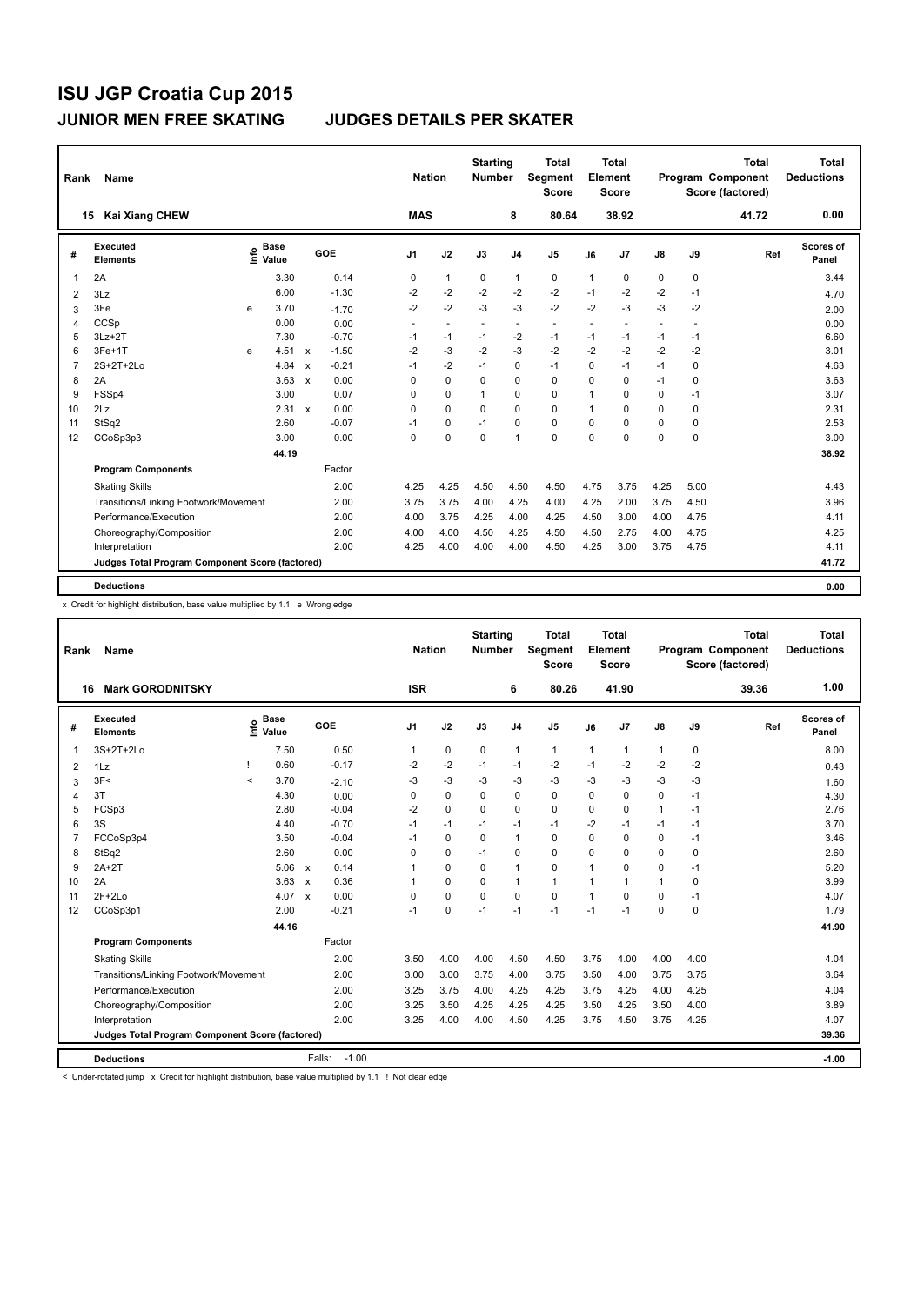| Rank           | Name                                            |         |                      |                           |                   | <b>Nation</b>  |             | <b>Starting</b><br><b>Number</b> |                | <b>Total</b><br>Segment<br><b>Score</b> |              | <b>Total</b><br>Element<br><b>Score</b> |                          |             | <b>Total</b><br><b>Program Component</b><br>Score (factored) | <b>Total</b><br><b>Deductions</b> |
|----------------|-------------------------------------------------|---------|----------------------|---------------------------|-------------------|----------------|-------------|----------------------------------|----------------|-----------------------------------------|--------------|-----------------------------------------|--------------------------|-------------|--------------------------------------------------------------|-----------------------------------|
|                | <b>Glebs BASINS</b><br>17                       |         |                      |                           |                   | LAT            |             |                                  | 9              | 77.98                                   |              | 36.92                                   |                          |             | 42.06                                                        | 1.00                              |
| #              | Executed<br><b>Elements</b>                     | lnfo    | <b>Base</b><br>Value |                           | GOE               | J <sub>1</sub> | J2          | J3                               | J <sub>4</sub> | J <sub>5</sub>                          | J6           | J7                                      | $\mathsf{J}8$            | J9          | Ref                                                          | Scores of<br>Panel                |
| 1              | 3Lz                                             |         | 6.00                 |                           | $-2.10$           | -3             | $-3$        | $-3$                             | -3             | $-3$                                    | $-3$         | $-3$                                    | $-3$                     | $-3$        |                                                              | 3.90                              |
| 2              | 3F<                                             | $\prec$ | 3.70                 |                           | $-1.70$           | $-2$           | $-3$        | $-3$                             | $-3$           | $-2$                                    | $-2$         | $-3$                                    | $-2$                     | $-2$        |                                                              | 2.00                              |
| 3              | 3T<<                                            | <<      | 1.30                 |                           | $-0.60$           | -3             | $-3$        | $-3$                             | $-3$           | $-3$                                    | $-3$         | $-3$                                    | $-3$                     | $-3$        |                                                              | 0.70                              |
| 4              | CCoSp3p4                                        |         | 3.50                 |                           | $-0.09$           | $-1$           | 0           | $\Omega$                         | 0              | $-1$                                    | $-1$         | 0                                       | $\mathbf{1}$             | 0           |                                                              | 3.41                              |
| 5              | StSq2                                           |         | 2.60                 |                           | 0.07              | 1              | $\mathbf 0$ | 0                                | $\mathbf{1}$   | $\mathbf 0$                             | 0            | 0                                       | 0                        | 0           |                                                              | 2.67                              |
| 6              | 3Lz+REP                                         |         | 4.62 $\times$        |                           | $-1.00$           | $-2$           | $-1$        | $-1$                             | $-2$           | $-1$                                    | $-1$         | $-2$                                    | $-2$                     | $-1$        |                                                              | 3.62                              |
| $\overline{7}$ | 3S+1Lo<<+2F                                     | <<      | 6.93                 | $\mathsf{x}$              | $-1.70$           | $-2$           | $-2$        | $-2$                             | $-2$           | $-3$                                    | $-2$         | $-3$                                    | $-3$                     | $-3$        |                                                              | 5.23                              |
| 8              | 3S                                              |         | 4.84                 | $\boldsymbol{\mathsf{x}}$ | $-0.70$           | $-1$           | $-1$        | $-1$                             | $-1$           | $-1$                                    | $-1$         | $-1$                                    | $-1$                     | $-2$        |                                                              | 4.14                              |
| 9              | 2A                                              |         | 3.63                 | $\boldsymbol{\mathsf{x}}$ | 0.00              | 0              | $\mathbf 0$ | $\mathbf 0$                      | $\mathbf 0$    | 0                                       | 1            | $\mathbf 0$                             | 0                        | $-1$        |                                                              | 3.63                              |
| 10             | $2A+2T$                                         |         | 5.06                 | $\mathsf{x}$              | 0.00              | $\Omega$       | $\Omega$    | $\Omega$                         | $\Omega$       | $\Omega$                                | $\mathbf{1}$ | $\Omega$                                | 0                        | $-1$        |                                                              | 5.06                              |
| 11             | CCSp                                            |         | 0.00                 |                           | 0.00              | ÷              |             |                                  | ÷              | $\sim$                                  |              |                                         | $\overline{\phantom{a}}$ | ٠           |                                                              | 0.00                              |
| 12             | FSSp3                                           |         | 2.60                 |                           | $-0.04$           | $-1$           | $\mathbf 0$ | $\mathbf 0$                      | $\mathbf 0$    | 0                                       | 1            | $-1$                                    | 0                        | $\mathbf 0$ |                                                              | 2.56                              |
|                |                                                 |         | 44.78                |                           |                   |                |             |                                  |                |                                         |              |                                         |                          |             |                                                              | 36.92                             |
|                | <b>Program Components</b>                       |         |                      |                           | Factor            |                |             |                                  |                |                                         |              |                                         |                          |             |                                                              |                                   |
|                | <b>Skating Skills</b>                           |         |                      |                           | 2.00              | 4.50           | 4.50        | 4.50                             | 4.50           | 5.00                                    | 4.50         | 4.25                                    | 4.25                     | 4.50        |                                                              | 4.46                              |
|                | Transitions/Linking Footwork/Movement           |         |                      |                           | 2.00              | 4.25           | 3.75        | 4.00                             | 4.25           | 4.50                                    | 4.50         | 3.00                                    | 4.00                     | 3.75        |                                                              | 4.07                              |
|                | Performance/Execution                           |         |                      |                           | 2.00              | 4.00           | 4.00        | 4.00                             | 4.25           | 4.75                                    | 4.25         | 3.00                                    | 4.00                     | 4.25        |                                                              | 4.11                              |
|                | Choreography/Composition                        |         |                      |                           | 2.00              | 4.50           | 4.25        | 4.50                             | 4.25           | 4.75                                    | 4.50         | 3.00                                    | 3.75                     | 4.00        |                                                              | 4.25                              |
|                | Interpretation                                  |         |                      |                           | 2.00              | 4.00           | 4.25        | 4.00                             | 4.25           | 4.50                                    | 4.25         | 3.50                                    | 4.00                     | 4.25        |                                                              | 4.14                              |
|                | Judges Total Program Component Score (factored) |         |                      |                           |                   |                |             |                                  |                |                                         |              |                                         |                          |             |                                                              | 42.06                             |
|                |                                                 |         |                      |                           |                   |                |             |                                  |                |                                         |              |                                         |                          |             |                                                              |                                   |
|                | <b>Deductions</b>                               |         |                      |                           | $-1.00$<br>Falls: |                |             |                                  |                |                                         |              |                                         |                          |             |                                                              | $-1.00$                           |

< Under-rotated jump << Downgraded jump x Credit for highlight distribution, base value multiplied by 1.1 REP Jump repetition

| Rank | <b>Name</b>                                     |         |                      |                                      |         | <b>Nation</b>  |              | <b>Starting</b><br><b>Number</b> |                | <b>Total</b><br>Segment<br><b>Score</b> |              | <b>Total</b><br>Element<br><b>Score</b> |               |          | <b>Total</b><br>Program Component<br>Score (factored) | <b>Total</b><br><b>Deductions</b> |
|------|-------------------------------------------------|---------|----------------------|--------------------------------------|---------|----------------|--------------|----------------------------------|----------------|-----------------------------------------|--------------|-----------------------------------------|---------------|----------|-------------------------------------------------------|-----------------------------------|
|      | <b>Josh BROWN</b><br>18                         |         |                      |                                      |         | <b>GBR</b>     |              |                                  | 14             | 77.18                                   |              | 32.38                                   |               |          | 46.80                                                 | 2.00                              |
| #    | <b>Executed</b><br><b>Elements</b>              | Linfo   | <b>Base</b><br>Value | GOE                                  |         | J <sub>1</sub> | J2           | J3                               | J <sub>4</sub> | J <sub>5</sub>                          | J6           | J7                                      | $\mathsf{J}8$ | J9       | Ref                                                   | <b>Scores of</b><br>Panel         |
| 1    | 3F<                                             | $\prec$ | 3.70                 | $-2.10$                              |         | -3             | $-3$         | $-3$                             | $-3$           | $-3$                                    | $-3$         | $-3$                                    | $-3$          | $-3$     |                                                       | 1.60                              |
| 2    | 3Lz                                             |         | 6.00                 | $-2.10$                              |         | $-3$           | $-3$         | -3                               | $-3$           | $-3$                                    | $-3$         | $-3$                                    | $-3$          | $-3$     |                                                       | 3.90                              |
| 3    | 2A                                              |         | 3.30                 | $-0.86$                              |         | $-2$           | $-1$         | -3                               | $-2$           | $-1$                                    | $-1$         | $-2$                                    | $-2$          | $-2$     |                                                       | 2.44                              |
| 4    | CSSp2                                           |         | 2.30                 | 0.14                                 |         | $-2$           | $\mathbf{1}$ | $\Omega$                         | $\mathbf 0$    | $\mathbf{1}$                            | $\mathbf{1}$ | $\Omega$                                | 0             | 0        |                                                       | 2.44                              |
| 5    | StSq2                                           |         | 2.60                 | 0.14                                 |         | 0              | $\mathbf{1}$ | $-1$                             | $\mathbf{1}$   | 0                                       | $\mathbf 0$  | 0                                       | $\mathbf{1}$  | 0        |                                                       | 2.74                              |
| 6    | 1F                                              |         | 0.55 x               | $-0.06$                              |         | $-1$           | $-1$         | $-1$                             | $\mathbf 0$    | $-1$                                    | $\Omega$     | $-1$                                    | 0             | $\Omega$ |                                                       | 0.49                              |
| 7    | 3Lz+REP                                         |         | 4.62                 | $-1.40$<br>$\mathbf{x}$              |         | $-2$           | $-2$         | $-3$                             | $-2$           | $-1$                                    | $-2$         | $-2$                                    | $-2$          | $-2$     |                                                       | 3.22                              |
| 8    | CCoSp3p4                                        |         | 3.50                 | $-0.13$                              |         | $\Omega$       | 0            | $-1$                             | 0              | $-1$                                    | $-1$         | $-1$                                    | 0             | 0        |                                                       | 3.37                              |
| 9    | 3S                                              |         | 4.84 $\times$        | 0.00                                 |         | 1              | $\Omega$     | $\Omega$                         | 0              | 0                                       | $\Omega$     | $\Omega$                                | 0             | 0        |                                                       | 4.84                              |
| 10   | $1T+1Lo+2S$                                     |         | 2.42                 | $-0.20$<br>$\boldsymbol{\mathsf{x}}$ |         | $-1$           | $-2$         | $-1$                             | 0              | $-1$                                    | $-1$         | $-2$                                    | 0             | $-1$     |                                                       | 2.22                              |
| 11   | 2A                                              |         | 3.63                 | 0.00<br>$\mathsf{x}$                 |         | $\Omega$       | $\mathbf 0$  | $\Omega$                         | 0              | 0                                       | 1            | $\Omega$                                | $\mathbf 0$   | 0        |                                                       | 3.63                              |
| 12   | FCCoSp3p1                                       |         | 2.00                 | $-0.51$                              |         | $-2$           | $-2$         | $-1$                             | $-3$           | $-2$                                    | $-1$         | $-2$                                    | $-1$          | $-2$     |                                                       | 1.49                              |
|      |                                                 |         | 39.46                |                                      |         |                |              |                                  |                |                                         |              |                                         |               |          |                                                       | 32.38                             |
|      | <b>Program Components</b>                       |         |                      | Factor                               |         |                |              |                                  |                |                                         |              |                                         |               |          |                                                       |                                   |
|      | <b>Skating Skills</b>                           |         |                      | 2.00                                 |         | 5.25           | 4.50         | 4.25                             | 4.75           | 4.75                                    | 5.00         | 4.75                                    | 4.75          | 5.00     |                                                       | 4.79                              |
|      | Transitions/Linking Footwork/Movement           |         |                      | 2.00                                 |         | 5.00           | 4.25         | 4.00                             | 4.50           | 4.50                                    | 4.75         | 4.25                                    | 4.25          | 3.75     |                                                       | 4.36                              |
|      | Performance/Execution                           |         |                      | 2.00                                 |         | 4.50           | 4.50         | 4.25                             | 5.00           | 4.50                                    | 5.00         | 5.00                                    | 4.50          | 5.00     |                                                       | 4.71                              |
|      | Choreography/Composition                        |         |                      | 2.00                                 |         | 5.00           | 4.25         | 4.50                             | 5.00           | 4.75                                    | 5.00         | 4.75                                    | 4.50          | 4.75     |                                                       | 4.75                              |
|      | Interpretation                                  |         |                      | 2.00                                 |         | 4.75           | 4.75         | 4.25                             | 5.25           | 4.50                                    | 5.25         | 4.50                                    | 4.75          | 5.00     |                                                       | 4.79                              |
|      | Judges Total Program Component Score (factored) |         |                      |                                      |         |                |              |                                  |                |                                         |              |                                         |               |          |                                                       | 46.80                             |
|      | <b>Deductions</b>                               |         |                      | Falls:                               | $-2.00$ |                |              |                                  |                |                                         |              |                                         |               |          |                                                       | $-2.00$                           |

-<br>< Under-rotated jump x Credit for highlight distribution, base value multiplied by 1.1 REP Jump repetition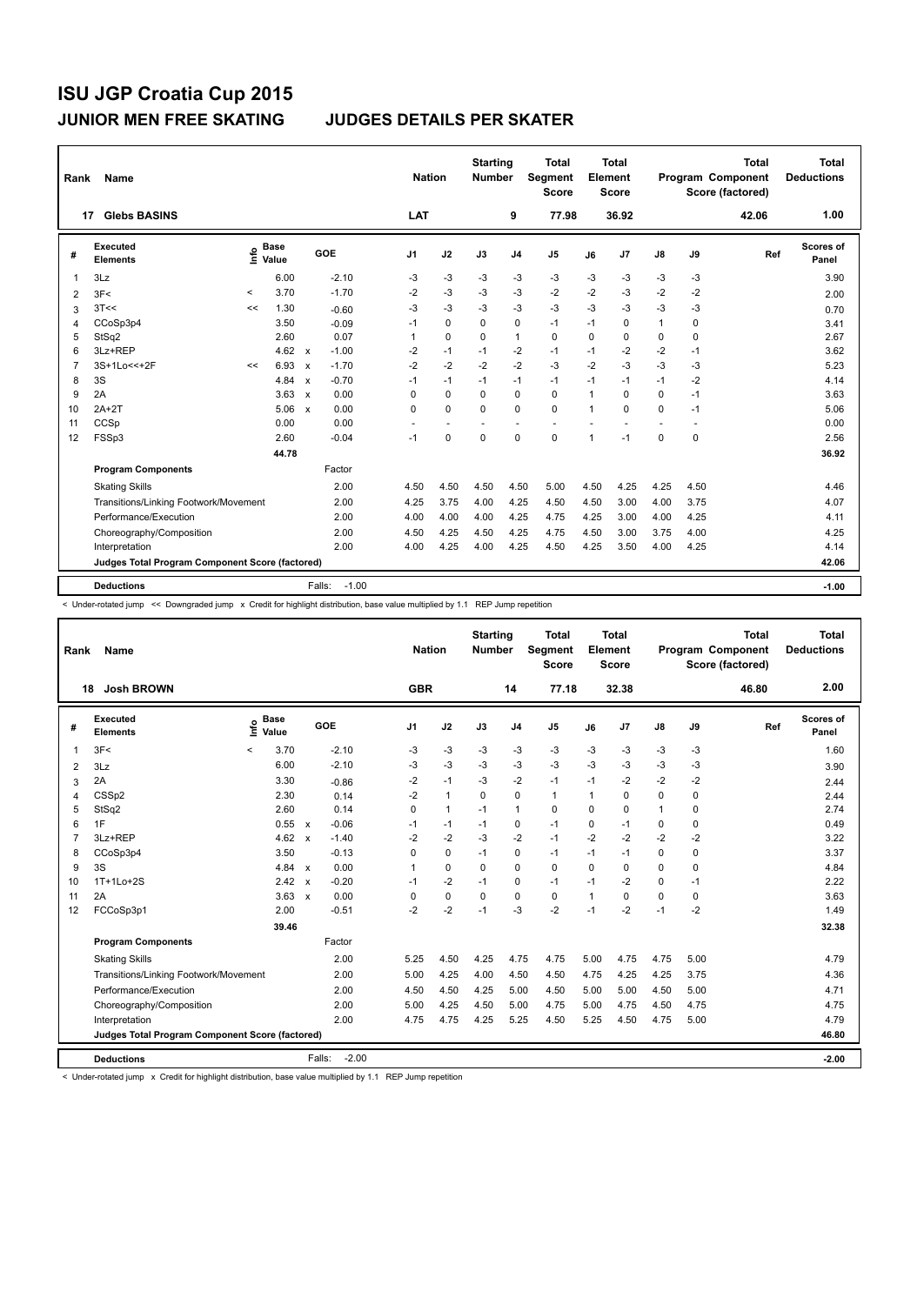| Rank           | Name                                            |         |                      |                           |         |                | <b>Nation</b> | <b>Starting</b><br><b>Number</b> |                | <b>Total</b><br>Segment<br><b>Score</b> |          | <b>Total</b><br>Element<br><b>Score</b> |                |              | <b>Total</b><br><b>Program Component</b><br>Score (factored) | <b>Total</b><br><b>Deductions</b> |
|----------------|-------------------------------------------------|---------|----------------------|---------------------------|---------|----------------|---------------|----------------------------------|----------------|-----------------------------------------|----------|-----------------------------------------|----------------|--------------|--------------------------------------------------------------|-----------------------------------|
|                | Alexander BOROVOJ<br>19                         |         |                      |                           |         | <b>HUN</b>     |               |                                  | 10             | 76.29                                   |          | 34.87                                   |                |              | 43.42                                                        | 2.00                              |
| #              | Executed<br><b>Elements</b>                     | lnfo    | <b>Base</b><br>Value |                           | GOE     | J <sub>1</sub> | J2            | J3                               | J <sub>4</sub> | J5                                      | J6       | J7                                      | J8             | J9           | Ref                                                          | Scores of<br>Panel                |
| $\overline{1}$ | 3Lz<<                                           | <<      | 2.10                 |                           | $-0.90$ | -3             | -3            | -3                               | $-3$           | $-3$                                    | -3       | -3                                      | -3             | -3           |                                                              | 1.20                              |
| 2              | 3T                                              |         | 4.30                 |                           | $-1.20$ | -2             | -2            | $-1$                             | $-2$           | -2                                      | $-1$     | $-2$                                    | -2             | $-1$         |                                                              | 3.10                              |
| 3              | $3S+2T<$                                        | $\prec$ | 5.30                 |                           | $-1.50$ | $-2$           | $-2$          | $-3$                             | $-2$           | $-2$                                    | $-1$     | $-3$                                    | $-2$           | $-2$         |                                                              | 3.80                              |
| 4              | CCoSp3p4                                        |         | 3.50                 |                           | 0.07    | 0              | $\mathbf{1}$  | 0                                | $\mathbf{1}$   | 0                                       | 0        | $\mathbf 0$                             | $\mathbf 0$    | $\mathbf 0$  |                                                              | 3.57                              |
| 5              | 3Lo<<                                           | <<      | 1.80                 |                           | $-0.60$ | $-2$           | $-2$          | $-2$                             | $-2$           | $-2$                                    | $-2$     | $-3$                                    | $-2$           | $-2$         |                                                              | 1.20                              |
| 6              | FCSSp4                                          |         | 3.00                 |                           | $-0.51$ | $-2$           | $-1$          | $-2$                             | $-2$           | $-2$                                    | $-2$     | $-2$                                    | $-1$           | $-1$         |                                                              | 2.49                              |
| $\overline{7}$ | 2T                                              |         | 1.43                 | $\mathbf{x}$              | $-0.43$ | $-2$           | $-2$          | $-2$                             | $-3$           | $-2$                                    | $-2$     | $-3$                                    | $-2$           | $-2$         |                                                              | 1.00                              |
| 8              | 3S                                              |         | 4.84                 | $\boldsymbol{\mathsf{x}}$ | $-1.70$ | $-2$           | $-2$          | $-2$                             | $-3$           | $-3$                                    | $-2$     | $-2$                                    | $-3$           | $-3$         |                                                              | 3.14                              |
| 9              | 2A+1Lo+2F                                       |         | 6.27                 | $\boldsymbol{\mathsf{x}}$ | $-0.21$ | $-1$           | $-1$          | $\mathbf 0$                      | $\mathbf 0$    | $-1$                                    | $\Omega$ | $\mathbf 0$                             | $\mathbf 0$    | $-1$         |                                                              | 6.06                              |
| 10             | 2A                                              |         | 3.63                 | $\mathbf{x}$              | $-0.07$ | $-1$           | $\Omega$      | $\Omega$                         | $\Omega$       | $\Omega$                                | $\Omega$ | $\Omega$                                | $\Omega$       | $-1$         |                                                              | 3.56                              |
| 11             | FCCoSp3p2                                       |         | 2.50                 |                           | $-0.34$ | $-1$           | $-1$          | $-1$                             | $-1$           | $-1$                                    | $-2$     | $-1$                                    | $-2$           | $-1$         |                                                              | 2.16                              |
| 12             | StSq3                                           |         | 3.30                 |                           | 0.29    | 0              | $\mathbf{1}$  | $\Omega$                         | 1              | $\mathbf{1}$                            | $\Omega$ | $\mathbf 0$                             | $\overline{1}$ | $\mathbf{1}$ |                                                              | 3.59                              |
|                |                                                 |         | 41.97                |                           |         |                |               |                                  |                |                                         |          |                                         |                |              |                                                              | 34.87                             |
|                | <b>Program Components</b>                       |         |                      |                           | Factor  |                |               |                                  |                |                                         |          |                                         |                |              |                                                              |                                   |
|                | <b>Skating Skills</b>                           |         |                      |                           | 2.00    | 4.50           | 4.75          | 4.75                             | 4.75           | 5.00                                    | 4.25     | 4.75                                    | 4.00           | 4.75         |                                                              | 4.64                              |
|                | Transitions/Linking Footwork/Movement           |         |                      |                           | 2.00    | 4.25           | 4.25          | 4.50                             | 4.25           | 4.50                                    | 4.00     | 4.25                                    | 3.25           | 3.75         |                                                              | 4.18                              |
|                | Performance/Execution                           |         |                      |                           | 2.00    | 4.00           | 4.50          | 4.00                             | 4.25           | 4.50                                    | 3.75     | 4.25                                    | 3.50           | 4.25         |                                                              | 4.14                              |
|                | Choreography/Composition                        |         |                      |                           | 2.00    | 4.75           | 4.25          | 4.75                             | 4.50           | 4.75                                    | 4.00     | 4.25                                    | 3.75           | 4.00         |                                                              | 4.36                              |
|                | Interpretation                                  |         |                      |                           | 2.00    | 4.25           | 4.50          | 4.50                             | 4.50           | 4.75                                    | 4.25     | 4.50                                    | 3.00           | 4.25         |                                                              | 4.39                              |
|                | Judges Total Program Component Score (factored) |         |                      |                           |         |                |               |                                  |                |                                         |          |                                         |                |              |                                                              | 43.42                             |
|                |                                                 |         |                      |                           |         |                |               |                                  |                |                                         |          |                                         |                |              |                                                              |                                   |
|                | <b>Deductions</b>                               |         | Time violation:      |                           | $-1.00$ |                |               |                                  |                | $-1.00$<br>Falls:                       |          |                                         |                |              |                                                              | $-2.00$                           |

< Under-rotated jump << Downgraded jump x Credit for highlight distribution, base value multiplied by 1.1

| Rank           | <b>Name</b>                                     |    |                                  |                           |         | <b>Nation</b>  |             | <b>Starting</b><br><b>Number</b> |                | <b>Total</b><br>Segment<br><b>Score</b> |              | <b>Total</b><br>Element<br><b>Score</b> |               |             | <b>Total</b><br>Program Component<br>Score (factored) | <b>Total</b><br><b>Deductions</b> |
|----------------|-------------------------------------------------|----|----------------------------------|---------------------------|---------|----------------|-------------|----------------------------------|----------------|-----------------------------------------|--------------|-----------------------------------------|---------------|-------------|-------------------------------------------------------|-----------------------------------|
| 20             | <b>Michael DURHAM</b>                           |    |                                  |                           |         | <b>NZL</b>     |             |                                  | 11             | 75.34                                   |              | 36.78                                   |               |             | 38.56                                                 | 0.00                              |
| #              | <b>Executed</b><br><b>Elements</b>              |    | <b>Base</b><br>e Base<br>⊆ Value | GOE                       |         | J <sub>1</sub> | J2          | J3                               | J <sub>4</sub> | J <sub>5</sub>                          | J6           | J7                                      | $\mathsf{J}8$ | J9          | Ref                                                   | Scores of<br>Panel                |
| 1              | 3T+2T+2Lo                                       |    | 7.40                             |                           | 0.60    | $\overline{2}$ | $\pmb{0}$   | $\mathbf 0$                      | $\mathbf{1}$   | $\mathbf{1}$                            | $\mathbf{1}$ | 1                                       | $\mathbf{1}$  | 1           |                                                       | 8.00                              |
| 2              | 2S                                              |    | 1.30                             |                           | $-0.09$ | $-1$           | $-1$        | $\Omega$                         | 0              | $\Omega$                                | $\Omega$     | 0                                       | $-1$          | $-1$        |                                                       | 1.21                              |
| 3              | 3Lo<<                                           | << | 1.80                             |                           | $-0.90$ | -3             | -3          | -3                               | $-3$           | $-3$                                    | $-3$         | $-3$                                    | $-3$          | $-3$        |                                                       | 0.90                              |
| 4              | StSq2                                           |    | 2.60                             |                           | $-0.36$ | $-1$           | $\mathbf 0$ | $-2$                             | $-1$           | $-1$                                    | 0            | 0                                       | $-1$          | $-1$        |                                                       | 2.24                              |
| 5              | CCoSp3p4                                        |    | 3.50                             |                           | 0.07    | 1              | $\mathbf 0$ | 0                                | $\mathbf 0$    | 0                                       | 1            | $\mathbf 0$                             | 0             | 0           |                                                       | 3.57                              |
| 6              | FCCoSp2p2                                       |    | 2.00                             |                           | 0.00    | 0              | $\mathbf 0$ | $\Omega$                         | $\mathbf 0$    | 0                                       | $\mathbf 0$  | 0                                       | $-1$          | 0           |                                                       | 2.00                              |
| $\overline{7}$ | 2A                                              |    | 3.63                             | $\mathsf{x}$              | 0.14    | 0              | $\mathbf 0$ | $\mathbf{1}$                     | $\mathbf 0$    | 0                                       | 1            | 1                                       | 0             | 0           |                                                       | 3.77                              |
| 8              | 1S                                              |    | 0.44                             | $\boldsymbol{\mathsf{x}}$ | $-0.29$ | -3             | $-3$        | -3                               | -3             | $-3$                                    | $-2$         | $-3$                                    | $-3$          | $-2$        |                                                       | 0.15                              |
| 9              | 3T                                              |    | 4.73                             | $\mathbf{x}$              | 0.10    | $\mathbf{1}$   | $\mathbf 0$ | $\Omega$                         | $\mathbf 0$    | 0                                       | $\mathbf{1}$ | $\mathbf 0$                             | $\mathbf 0$   | 0           |                                                       | 4.83                              |
| 10             | $2A+2T$                                         |    | 5.06                             | $\mathsf{x}$              | $-0.14$ | 0              | $-1$        | 0                                | 0              | 0                                       | 0            | 0                                       | $-1$          | $-1$        |                                                       | 4.92                              |
| 11             | $2Lz+1Lo$                                       |    | 2.86                             | $\mathsf{x}$              | $-0.04$ | 0              | $-1$        | $\Omega$                         | $\mathbf 0$    | 0                                       | $\Omega$     | $-1$                                    | 0             | $\mathbf 0$ |                                                       | 2.82                              |
| 12             | FCSSp2                                          |    | 2.30                             |                           | 0.07    | 0              | $\mathbf 0$ | 0                                | $\mathbf 0$    | 0                                       | 1            | $\Omega$                                | $\mathbf{1}$  | $\mathbf 0$ |                                                       | 2.37                              |
|                |                                                 |    | 37.62                            |                           |         |                |             |                                  |                |                                         |              |                                         |               |             |                                                       | 36.78                             |
|                | <b>Program Components</b>                       |    |                                  | Factor                    |         |                |             |                                  |                |                                         |              |                                         |               |             |                                                       |                                   |
|                | <b>Skating Skills</b>                           |    |                                  |                           | 2.00    | 4.50           | 4.50        | 4.25                             | 4.00           | 4.00                                    | 4.50         | 4.00                                    | 4.00          | 4.25        |                                                       | 4.21                              |
|                | Transitions/Linking Footwork/Movement           |    |                                  |                           | 2.00    | 4.00           | 3.75        | 3.75                             | 3.25           | 3.50                                    | 4.25         | 3.25                                    | 3.50          | 3.75        |                                                       | 3.64                              |
|                | Performance/Execution                           |    |                                  |                           | 2.00    | 4.00           | 4.00        | 4.00                             | 3.00           | 3.50                                    | 4.25         | 3.00                                    | 3.75          | 4.25        |                                                       | 3.79                              |
|                | Choreography/Composition                        |    |                                  |                           | 2.00    | 5.00           | 4.00        | 3.75                             | 3.25           | 3.25                                    | 4.25         | 3.25                                    | 3.75          | 4.00        |                                                       | 3.75                              |
|                | Interpretation                                  |    |                                  |                           | 2.00    | 4.25           | 4.25        | 4.00                             | 3.00           | 3.50                                    | 4.00         | 3.50                                    | 3.75          | 4.25        |                                                       | 3.89                              |
|                | Judges Total Program Component Score (factored) |    |                                  |                           |         |                |             |                                  |                |                                         |              |                                         |               |             |                                                       | 38.56                             |
|                | <b>Deductions</b>                               |    |                                  |                           |         |                |             |                                  |                |                                         |              |                                         |               |             |                                                       | 0.00                              |

<< Downgraded jump x Credit for highlight distribution, base value multiplied by 1.1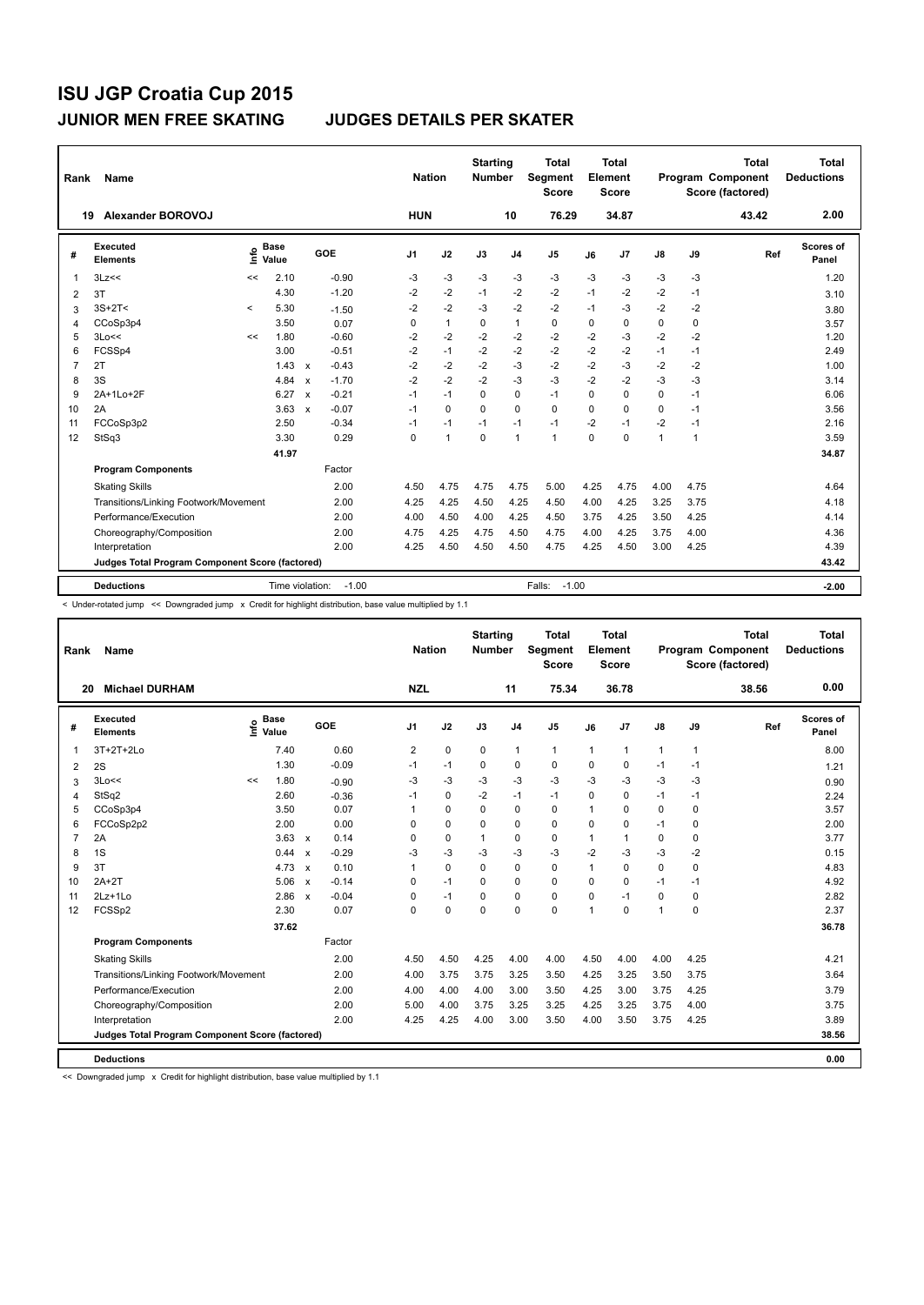| Rank                    | <b>Name</b>                                     |         |                      |                           |            | <b>Nation</b>  |             | <b>Starting</b><br><b>Number</b> |                | <b>Total</b><br>Segment<br>Score |          | Total<br>Element<br><b>Score</b> |               |      | <b>Total</b><br>Program Component<br>Score (factored) | Total<br><b>Deductions</b> |
|-------------------------|-------------------------------------------------|---------|----------------------|---------------------------|------------|----------------|-------------|----------------------------------|----------------|----------------------------------|----------|----------------------------------|---------------|------|-------------------------------------------------------|----------------------------|
|                         | <b>Ryszard GURTLER</b><br>21                    |         |                      |                           |            | <b>POL</b>     |             |                                  | $\mathbf{1}$   | 75.03                            |          | 40.73                            |               |      | 34.30                                                 | 0.00                       |
| #                       | Executed<br><b>Elements</b>                     | ١nfo    | <b>Base</b><br>Value |                           | <b>GOE</b> | J <sub>1</sub> | J2          | J3                               | J <sub>4</sub> | J <sub>5</sub>                   | J6       | J7                               | $\mathsf{J}8$ | J9   | Ref                                                   | Scores of<br>Panel         |
| $\mathbf{1}$            | $3Lo < +2T$                                     | $\prec$ | 4.90                 |                           | $-1.90$    | -3             | $-3$        | -3                               | -3             | $-2$                             | $-2$     | $-3$                             | $-3$          | $-2$ |                                                       | 3.00                       |
| $\overline{\mathbf{c}}$ | 3Lz                                             |         | 6.00                 |                           | $-0.90$    | $-2$           | $-1$        | $-2$                             | $-1$           | $-1$                             | $-2$     | $-1$                             | $-1$          | $-1$ |                                                       | 5.10                       |
| 3                       | 1Lo                                             |         | 0.50                 |                           | $-0.07$    | $-1$           | $-1$        | $-1$                             | $\mathbf 0$    | $\mathbf 0$                      | 0        | $-1$                             | $-1$          | $-1$ |                                                       | 0.43                       |
| 4                       | FCCoSp3p3                                       |         | 3.00                 |                           | $-0.30$    | $-1$           | $-2$        | $-1$                             | $-1$           | $-1$                             | $-1$     | $-1$                             | $-1$          | $-1$ |                                                       | 2.70                       |
| 5                       | 3T                                              |         | 4.30                 |                           | $-1.60$    | $-2$           | $-2$        | $-3$                             | $-2$           | $-2$                             | $-2$     | $-2$                             | $-3$          | $-3$ |                                                       | 2.70                       |
| 6                       | 3S+1Lo<+2S                                      | $\prec$ | 6.10                 |                           | $-0.90$    | $-1$           | $-1$        | $-1$                             | $-2$           | $-1$                             | $-1$     | $-2$                             | $-2$          | $-1$ |                                                       | 5.20                       |
| $\overline{7}$          | $3S+2T$                                         |         | 6.27                 | $\mathbf{x}$              | $-0.10$    | $-1$           | $\mathbf 0$ | $\Omega$                         | 0              | $\mathbf 0$                      | 0        | 0                                | 0             | $-1$ |                                                       | 6.17                       |
| 8                       | 2A                                              |         | 3.63                 | $\boldsymbol{\mathsf{x}}$ | 0.00       | $\Omega$       | $\Omega$    | $\Omega$                         | $\mathbf 0$    | $\Omega$                         | $\Omega$ | $\Omega$                         | 0             | $-1$ |                                                       | 3.63                       |
| 9                       | CCoSp3p4                                        |         | 3.50                 |                           | $-0.21$    | $-1$           | $\mathbf 0$ | $-1$                             | $\mathbf 0$    | $\mathbf 0$                      | $-1$     | $-1$                             | $-1$          | $-2$ |                                                       | 3.29                       |
| 10                      | CSSp4                                           |         | 3.00                 |                           | 0.29       | $\mathbf{1}$   | $\Omega$    | $\mathbf{1}$                     | $\Omega$       | $\mathbf{1}$                     | 1        | $\Omega$                         | $\mathbf{1}$  | 0    |                                                       | 3.29                       |
| 11                      | StSq1                                           |         | 1.80                 |                           | $-0.21$    | $-1$           | $-1$        | $-1$                             | $-1$           | 0                                | 0        | $-1$                             | 0             | $-2$ |                                                       | 1.59                       |
| 12                      | 2A                                              |         | 3.63                 | $\boldsymbol{\mathsf{x}}$ | 0.00       | $\Omega$       | $\mathbf 0$ | $\mathbf 0$                      | $\mathbf 0$    | $\Omega$                         | 0        | $\Omega$                         | 0             | $-1$ |                                                       | 3.63                       |
|                         |                                                 |         | 46.63                |                           |            |                |             |                                  |                |                                  |          |                                  |               |      |                                                       | 40.73                      |
|                         | <b>Program Components</b>                       |         |                      |                           | Factor     |                |             |                                  |                |                                  |          |                                  |               |      |                                                       |                            |
|                         | <b>Skating Skills</b>                           |         |                      |                           | 2.00       | 3.50           | 4.25        | 4.50                             | 3.75           | 4.25                             | 3.50     | 4.25                             | 3.50          | 3.50 |                                                       | 3.86                       |
|                         | Transitions/Linking Footwork/Movement           |         |                      |                           | 2.00       | 3.00           | 3.50        | 3.75                             | 3.00           | 3.50                             | 3.25     | 3.00                             | 3.00          | 2.75 |                                                       | 3.18                       |
|                         | Performance/Execution                           |         |                      |                           | 2.00       | 3.00           | 3.00        | 3.75                             | 2.75           | 3.75                             | 3.25     | 3.50                             | 3.25          | 3.25 |                                                       | 3.29                       |
|                         | Choreography/Composition                        |         |                      |                           | 2.00       | 3.25           | 3.50        | 4.00                             | 3.25           | 4.00                             | 3.50     | 4.00                             | 3.50          | 3.25 |                                                       | 3.57                       |
|                         | Interpretation                                  |         |                      |                           | 2.00       | 3.00           | 3.25        | 3.75                             | 3.00           | 4.00                             | 3.25     | 3.25                             | 2.75          | 3.25 |                                                       | 3.25                       |
|                         | Judges Total Program Component Score (factored) |         |                      |                           |            |                |             |                                  |                |                                  |          |                                  |               |      |                                                       | 34.30                      |
|                         |                                                 |         |                      |                           |            |                |             |                                  |                |                                  |          |                                  |               |      |                                                       |                            |
|                         | <b>Deductions</b>                               |         |                      |                           |            |                |             |                                  |                |                                  |          |                                  |               |      |                                                       | 0.00                       |

< Under-rotated jump x Credit for highlight distribution, base value multiplied by 1.1

| Rank           | Name                                            |                            |                           |         | <b>Nation</b> |                          | <b>Starting</b><br><b>Number</b> |                | <b>Total</b><br>Segment<br><b>Score</b> |              | <b>Total</b><br>Element<br><b>Score</b> |              |              | <b>Total</b><br>Program Component<br>Score (factored) | <b>Total</b><br><b>Deductions</b> |
|----------------|-------------------------------------------------|----------------------------|---------------------------|---------|---------------|--------------------------|----------------------------------|----------------|-----------------------------------------|--------------|-----------------------------------------|--------------|--------------|-------------------------------------------------------|-----------------------------------|
| 22             | Osman AKGÜN                                     |                            |                           |         | <b>TUR</b>    |                          |                                  | 4              | 66.59                                   |              | 32.39                                   |              |              | 34.20                                                 | 0.00                              |
| #              | Executed<br><b>Elements</b>                     | <b>Base</b><br>١m<br>Value |                           | GOE     | J1            | J2                       | J3                               | J <sub>4</sub> | J <sub>5</sub>                          | J6           | J7                                      | J8           | J9           | Ref                                                   | <b>Scores of</b><br>Panel         |
| 1              | 3F+1Lo+2S                                       | 7.10                       |                           | 0.30    | 1             | $\mathbf 0$              | $\mathbf 0$                      | $\pmb{0}$      | 0                                       | $\mathbf{1}$ | 0                                       | $\mathbf{1}$ | $\mathbf{1}$ |                                                       | 7.40                              |
| 2              | 2F                                              | 1.90                       |                           | $-0.13$ | $-1$          | $-1$                     | 0                                | 0              | $\mathbf 0$                             | 0            | $-1$                                    | $-1$         | 0            |                                                       | 1.77                              |
| 3              | 3S                                              | 4.40                       |                           | 0.00    | $\Omega$      | $\mathbf 0$              | $\Omega$                         | $\mathbf 0$    | $\mathbf 0$                             | 1            | 0                                       | 0            | 0            |                                                       | 4.40                              |
| 4              | FCSSp2                                          | 2.30                       |                           | $-0.13$ | $-1$          | $-2$                     | $\Omega$                         | $-1$           | $\mathbf 0$                             | $\Omega$     | 0                                       | $-1$         | 0            |                                                       | 2.17                              |
| 5              | 2A                                              | 3.30                       |                           | 0.07    | 0             | $\mathbf 0$              | $\Omega$                         | $\mathbf 0$    | $\mathbf{1}$                            | $\mathbf{1}$ | 0                                       | 0            | 0            |                                                       | 3.37                              |
| 6              | CCoSp3p2                                        | 2.50                       |                           | $-0.47$ | -2            | $-1$                     | $-2$                             | $-1$           | $-2$                                    | $-2$         | $-2$                                    | $-1$         | $-1$         |                                                       | 2.03                              |
| $\overline{7}$ | StSqB                                           | 1.50                       |                           | $-0.17$ | $-2$          | $\mathbf 0$              | $-1$                             | $-1$           | $-1$                                    | 0            | $-1$                                    | $\mathbf{1}$ | 0            |                                                       | 1.33                              |
| 8              | 3Lo                                             | 5.61                       | $\mathsf{x}$              | $-1.00$ | $-2$          | $-1$                     | $-1$                             | $-2$           | $-2$                                    | $-2$         | $-1$                                    | $-1$         | $-1$         |                                                       | 4.61                              |
| 9              | 2A                                              | 3.63                       | $\mathbf{x}$              | 0.00    | 0             | $\mathbf 0$              | $\Omega$                         | $\Omega$       | $\Omega$                                | $\mathbf{1}$ | $\Omega$                                | 0            | 0            |                                                       | 3.63                              |
| 10             | CSSp                                            | 0.00                       |                           | 0.00    |               | $\overline{\phantom{a}}$ |                                  | ٠              | $\overline{\phantom{a}}$                |              |                                         |              |              |                                                       | 0.00                              |
| 11             | 2T                                              | 1.43                       | $\mathsf{x}$              | $-0.40$ | $-2$          | $-2$                     | $-3$                             | $-2$           | $-2$                                    | $-1$         | $-2$                                    | $-2$         | $-2$         |                                                       | 1.03                              |
| 12             | 1Lz                                             | 0.66                       | $\boldsymbol{\mathsf{x}}$ | $-0.01$ | $-1$          | $-2$                     | $\Omega$                         | $\Omega$       | $\Omega$                                | $\Omega$     | 0                                       | $\Omega$     | 0            |                                                       | 0.65                              |
|                |                                                 | 34.33                      |                           |         |               |                          |                                  |                |                                         |              |                                         |              |              |                                                       | 32.39                             |
|                | <b>Program Components</b>                       |                            |                           | Factor  |               |                          |                                  |                |                                         |              |                                         |              |              |                                                       |                                   |
|                | <b>Skating Skills</b>                           |                            |                           | 2.00    | 3.50          | 4.25                     | 3.75                             | 3.75           | 4.00                                    | 3.75         | 3.50                                    | 4.50         | 4.50         |                                                       | 3.93                              |
|                | Transitions/Linking Footwork/Movement           |                            |                           | 2.00    | 2.25          | 3.25                     | 3.00                             | 3.25           | 3.25                                    | 3.00         | 2.75                                    | 3.75         | 3.75         |                                                       | 3.18                              |
|                | Performance/Execution                           |                            |                           | 2.00    | 2.00          | 3.00                     | 3.50                             | 3.75           | 3.50                                    | 3.25         | 2.75                                    | 3.50         | 4.00         |                                                       | 3.32                              |
|                | Choreography/Composition                        |                            |                           | 2.00    | 1.75          | 3.50                     | 3.75                             | 3.50           | 3.50                                    | 3.25         | 3.25                                    | 3.50         | 4.00         |                                                       | 3.46                              |
|                | Interpretation                                  |                            |                           | 2.00    | 2.00          | 3.00                     | 3.25                             | 3.50           | 3.25                                    | 3.00         | 2.75                                    | 3.75         | 4.25         |                                                       | 3.21                              |
|                | Judges Total Program Component Score (factored) |                            |                           |         |               |                          |                                  |                |                                         |              |                                         |              |              |                                                       | 34.20                             |
|                | <b>Deductions</b>                               |                            |                           |         |               |                          |                                  |                |                                         |              |                                         |              |              |                                                       | 0.00                              |

x Credit for highlight distribution, base value multiplied by 1.1